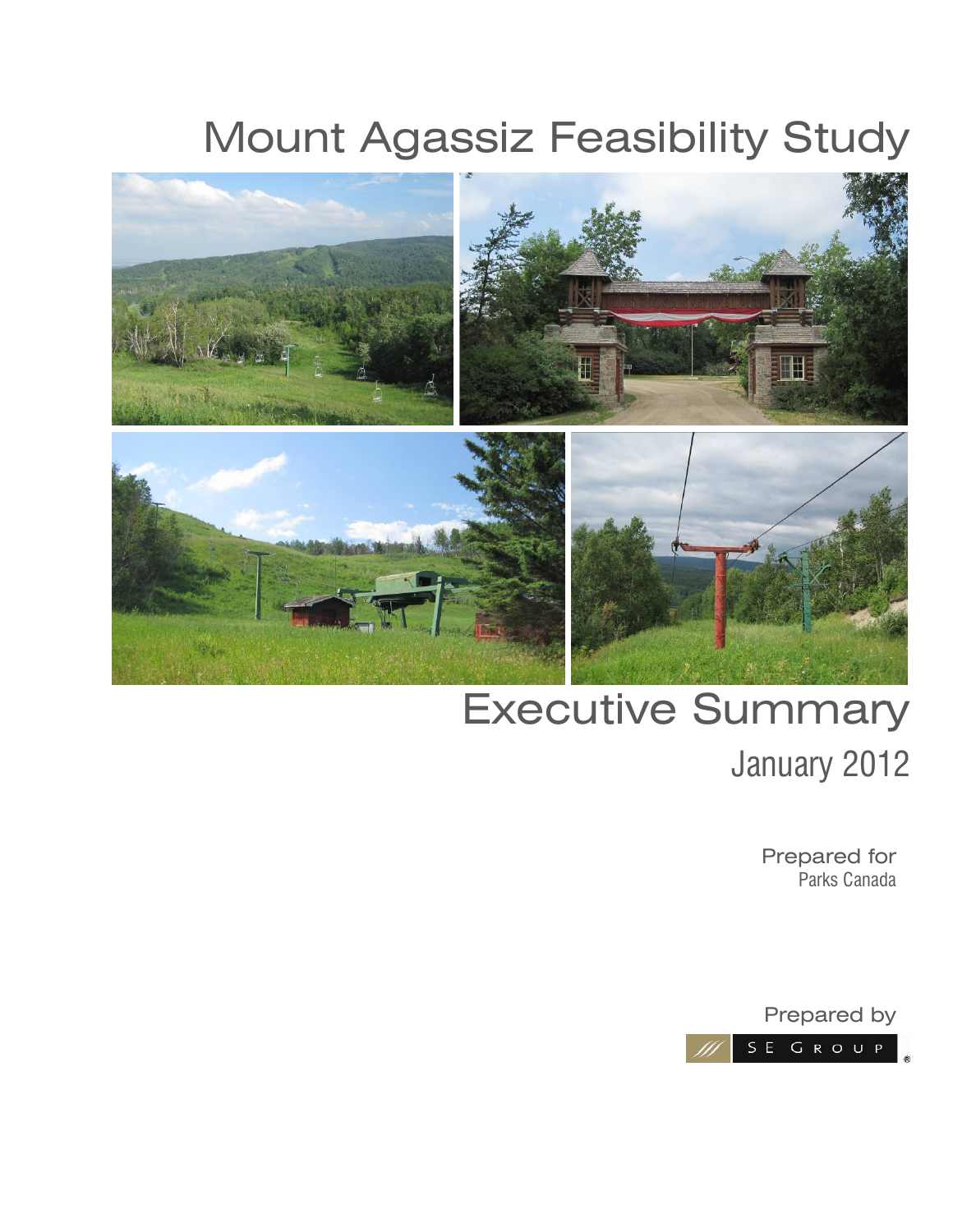

January 23, 2012

Dear Reader,

The Parks Canada Agency is pleased with the excellent work the SE Group has done to prepare the Mount Agassiz Feasibility Study. Their international expertise and experience has provided an invaluable analysis and external perspective to assess the feasibility of the Mount Agassiz Ski Area.

Parks Canada has accepted the study and believes it reasonably reflects the essence and spirit of Parks Canada Agency policy, guidelines, regulations and processes. However, Parks Canada would advise all readers to consult with the Agency directly for further explanation or clarification of its policies, regulations, guidelines and processes.

Parks Canada thanks the SE Group for the preparation of this study and the individuals and groups who offered their knowledge and insight.

QK.

Sincerely,

Mit Steh

Robert Sheldon Superintendent Riding Mountain National Park of Canada Parks Canada Agency

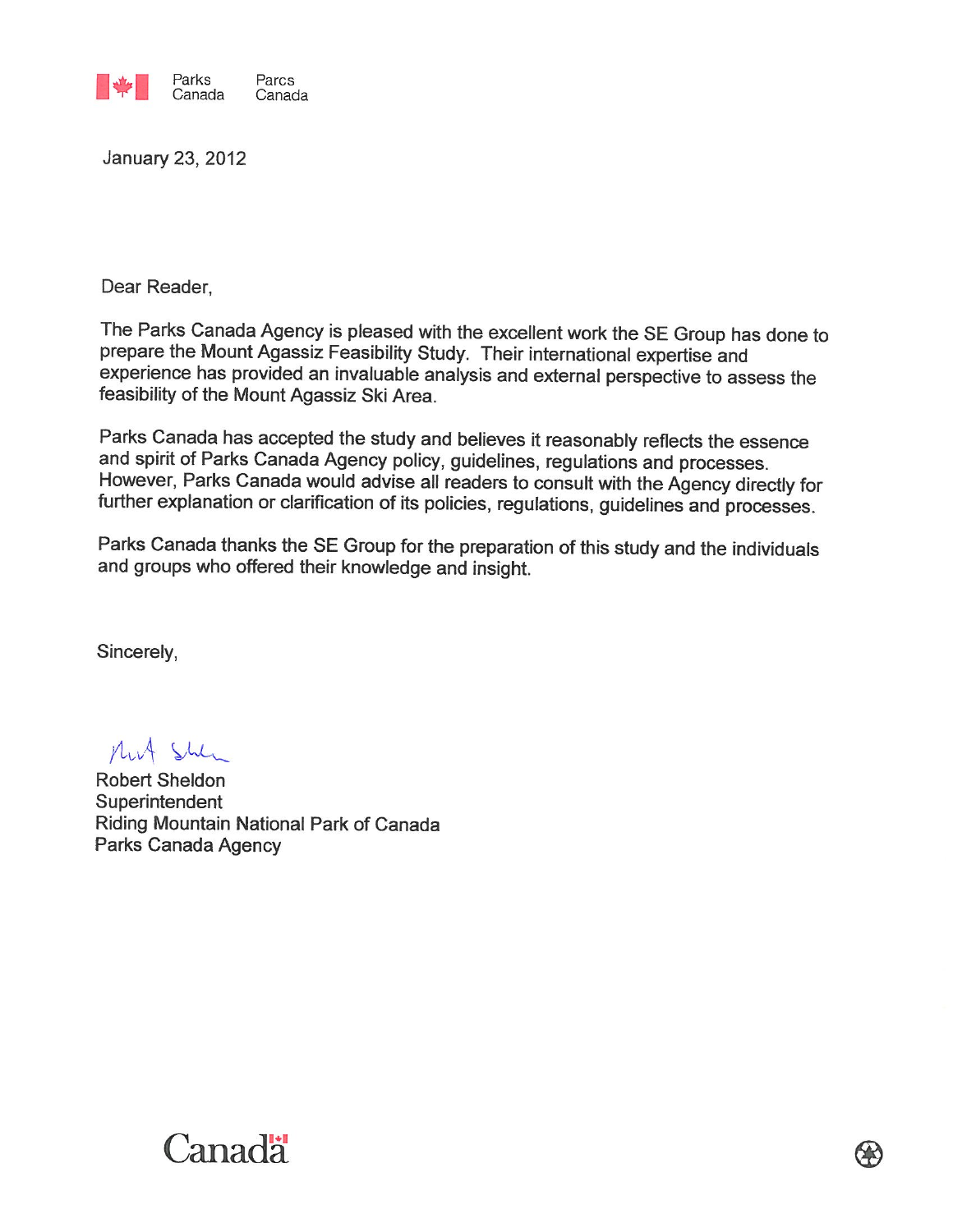

# EXECUTIVE SUMMARY

# A. History and Background

Mount Agassiz Ski Area (MASA) has a long history of providing downhill skiing within the East Escarpment area of Riding Mountain National Park of Canada (RMNPC). The site was first utilized in the late 1950s by local skiers hiking up the McKinnon Creek drainage to access the vertical drop and snowfall that the area offered. In 1958, under the Canada National Parks Act (in subsection 36(1) of the current version of the Canada National Parks Act), approximately 142 hectares were leased to a private operator for the development of the ski area. In 1961, MASA opened with a few ski runs accompanied by the installation of a rope tow and the construction of a base lodge. During the 1970s, commensurate with the rapid growth of the ski industry, MASA added more ski trails, two T-Bar lifts, and snowmaking, and expanded the day lodge. The most significant expansion occurred in 1979 when the double chairlift and ski trails were developed on the north side of McKinnon Creek in preparation for hosting the Canada Winter Games in conjunction with the town of McCreary.

The ski facility operated successfully for many years, providing economic benefits to many small neighbouring communities in the area and especially the town of McCreary, with "Alpine Archie" standing as the community mascot. However, in the early 1990s the ski area began to witness an erosion of the market due to inattention to customer service and operational/safety concerns. This eventually resulted in the operator filing for bankruptcy in 1995 and again in 2000. Following the closure of the ski area in 2000, a local group (Agassiz Ski Hill Committee 2000) was formed to reestablish the ski area operation as a profitable business enterprise that would provide recreation and economic benefits to surrounding communities. Despite strong interest in reopening the ski area, the local group was unable to carry out its mission due to financing and legal issues.

Today, there is significant broad community interest in reopening the MASA ski area. This interest has also extended to municipal, provincial and federal politicians as the former ski area has been viewed as a significant economic driver to East Escarpment area communities. In 2007, the RMNP Management Plan introduced a new "Strategic Goal" and "Actions" for MASA which precluded the continuation of alpine skiing at the site and included the removal of the ski hill infrastructure as a first priority. While the plan was subsequently tabled by Parliament in November of 2007, the "no new lease" clause in the management plan garnered substantial negative reaction from community leaders and stakeholders. The strong reaction from interested parties and the emergence of new information regarding the potential operation of the site as a multi-season venture rather than simply a ski hill has prompted Parks Canada to re-examine this matter through the conduct of this feasibility study.

In January 2011 Parks Canada (PCA) issued a solicitation in the form of a Request for Proposal for qualified firms to submit credentials, scope-of-work and fee basis for completing the MASA Feasibility Study. In May of 2011, SE Group was retained by PCA to prepare the feasibility study.

As part of the feasibility analysis, SE Group spent a week in the MASA area visiting the site and meeting with various community groups and stakeholders. Participants of these meetings included representatives from the following groups: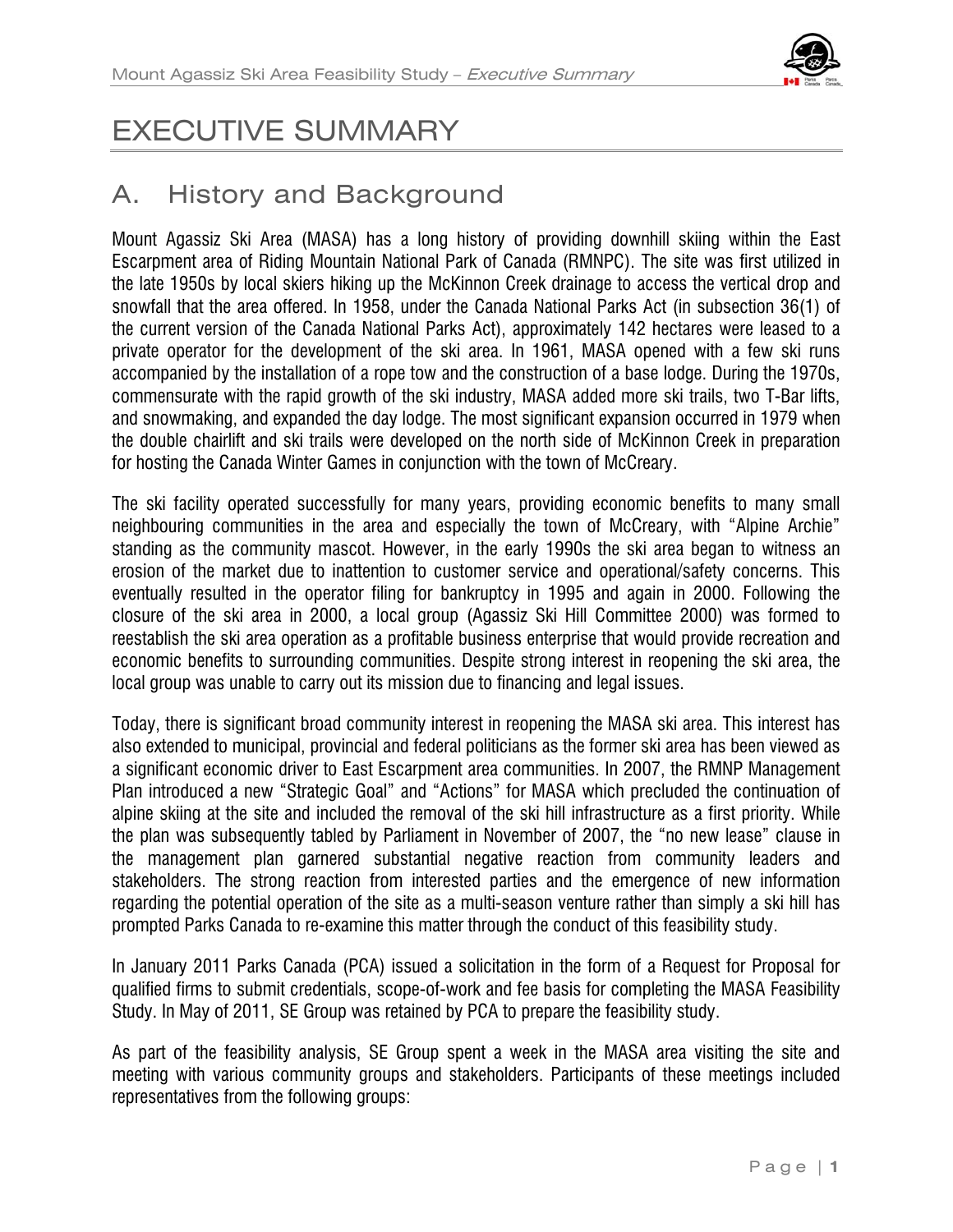- East Escarpment Advisory Board
- Travel Manitoba, Parkland Tourism and Tourism Secretariat
- Agassiz Ski Hill 2000
- Ebb and Flow First Nation
- Rolling River First Nation
- McCreary Economic Development, Village and Municipality
- McCreary Golf Course
- McCreary Business Community members
- Agassiz Mountain Development Group
- Asessippi Ski Area and Resort
- Ski Valley, Minnedosa

SE Group would like to thank all individuals who met with the planning team during the site visit. These meetings provided invaluable insight and information regarding the history of MASA as well as its potential future operation.

# B. Purpose of the Study

The purpose of the feasibility study is to assist the RMNPC in making an informed decision regarding the potential reintroduction of lift served downhill skiing at MASA, as well as examining opportunities to provide multi-season recreational activities for purposes of achieving a sustainable business model. The results of this study are also aimed at supporting the East Escarpment Area Strategy development process and resulting strategy development regarding future opportunities for visitor experiences in the East Escarpment area. The decisions regarding future direction and actions impacting MASA may also be linked to other options in the East Escarpment area including, but not exclusive to, trail development and maintenance plans as well as outfitting activities and backcountry accommodation strategies. Additionally, decisions may provide for future partnering arrangements with neighbouring communities and stakeholders.

Within this context, the purpose of the feasibility study is to:

- Provide an impartial, expert business analysis of the opportunities, risks and viability of a ski hill venture both with and without multi-season activity at MASA;
- Provide an assessment of the competitive and economic environment that would affect and be affected by operations at MASA;
- Inform the East Escarpment Advisory Board and local and regional communities of the results of the assessment; and

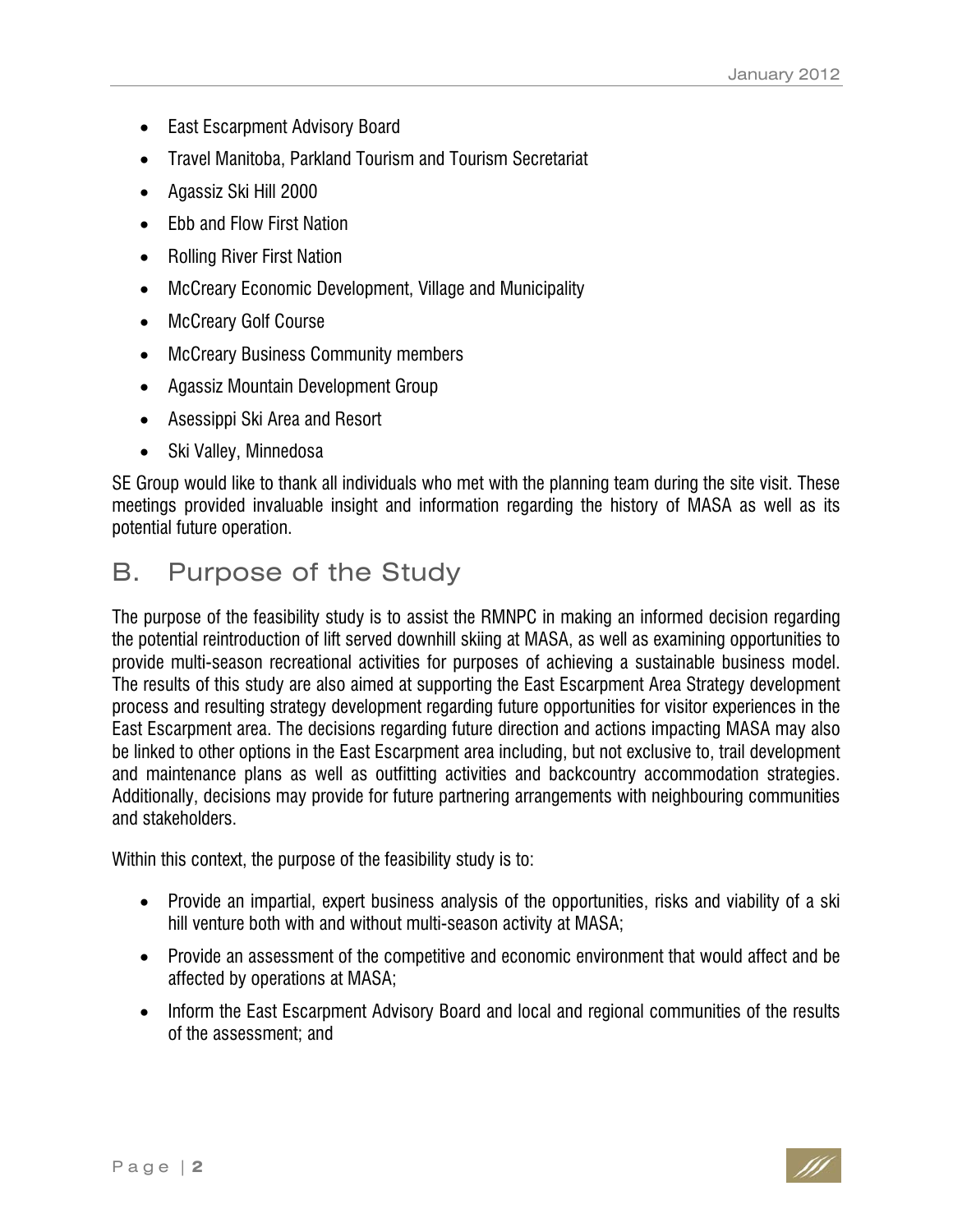

• Provide analysis to support the determination of a policy decision regarding MASA and subsequent development of the East Escarpment Area Strategy that will advise the optimal role and function of MASA in relation to its surrounding park landscape and neighbouring region.

It is also important to emphasize that this study does not recommend a specific policy direction, but will provide data, information and analysis to allow PCA, the public and interested stakeholders to gain a deeper understanding of the issues related to a future operation at MASA.

**Scenarios presented within this study are done so as a basis for assessing the feasibility of any potential future operation at MASA. It is important to note that they are not actual proposed development or use concepts endorsed by PCA, but rather are simply a mechanism by which to analyze the full range of opportunity for any possible future operation. The notional projects as described and analyzed are simply representative of project components that could be discussed as part of any potential future operating scenario. It is also important to note that given its location within a national park, there are several steps that would be required, and guidelines and assessments that must be followed, in the planning and development process related to establishing a recreation based operation at MASA.** 

C. Critical Factors for the Future Operation of **MASA** 

There are a number of critical factors which must be satisfied when considering the potential future operation of MASA.

- 1. *The MASA facility must abide by the 2006 Ministerial Ski Area Management Guidelines of PCA, the Recreation Activities and Special Event Assessments Management Guidelines, and the Environmental Assessments for the area.*
- 2. *The operation at MASA must be financially sustainable.*
- 3. *The operation at MASA must foster regional economic vitality, and fit within the context/goals of the East Escarpment Area Strategy*.
- 4. *The MASA facility must be designed to meet today's ski industry criteria and standards, and be in compliance with current safety and building codes*.
- 5. *The MASA facility must include some presence from PCA*.
- 6. *The MASA operation must successfully compete in today's competitive marketplace*.

These critical factors will be referred to during the ensuing analysis and concept development for the future operation of MASA.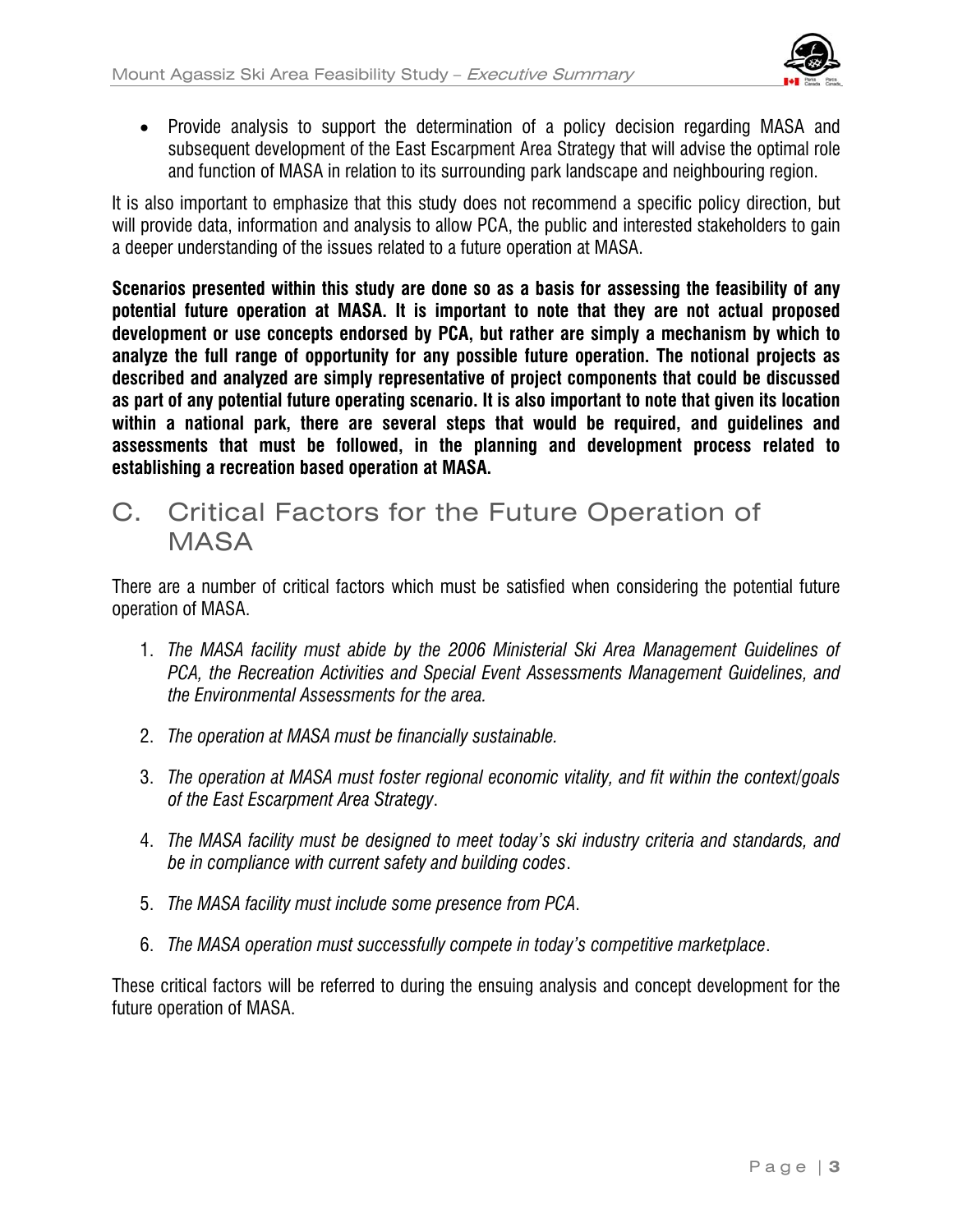# D. Future Planning Process

Given its location within RMNPC, there are several steps that would be required, and guidelines and assessments that must be followed, in the planning and development process related to establishing a recreation based operation at MASA. The following guidelines, assessments, process components and future steps are standard PCA protocol and administered for all such operations.

- Parks Canada Direction and Ski Area Management Guidelines
- Ski Area Planning and Development Process
- Site Guidelines
- Recreation Activities and Special Event Assessments.

The following steps would be undertaken by a future potential operator if a policy decision is made to consider the reintroduction of alpine skiing at MASA.

- 1. Amend Park Management Plan.
- 2. PC prepares preliminary site guidelines.
- 3. Select ski area operator. The process for selection of an operator has not yet been determined.
- 4. Negotiate final site guidelines and conduct strategic environmental assessment.
- 5. Following approval of site guidelines, the ski area prepares a long range plan (application of CEAA).
- 6. Specific project applications could be submitted upon approval of the Long Range Plan.
- 7. Project permitting.

# E. Site Resources and Environmental Considerations

Numerous environmental factors will influence a ski area — topography, slope, aspect, wetlands, streams, erosion control, and other important design concerns. As per the Ski Area Management Guidelines, any new development at MASA within the existing Developed Area can be considered where potential ecological impacts can be mitigated, and development outside of the Developed Area can be considered if there is a Substantial Environmental Gain within or adjacent to the leasehold.

#### 1. Topography and Elevation

With fairly consistent fall-line and favourable slope aspects, the terrain at MASA presents some favourable opportunities for skiing. The length of the ski trails is particularly noteworthy. With trails having lengths of up to 1,300 metres, the existing topography presents opportunities for long,

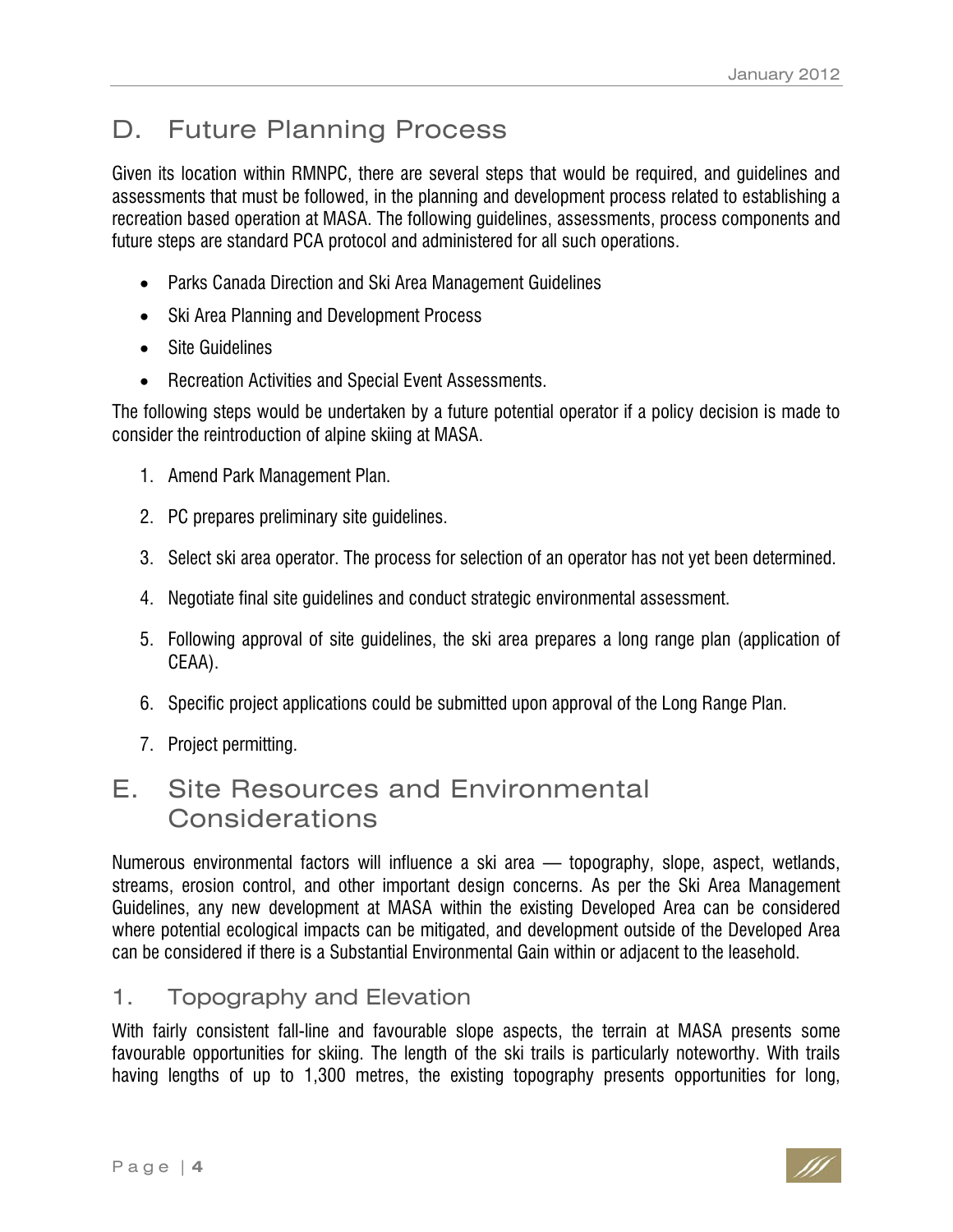

"cruiser" style ski trails. Since the vertical rise of MASA is around 140 metres, the length of the trails means that average grade of the terrain is lower than that found at other regional ski areas.

The existing base lodge at MASA is located in a significant drainage flow area that has three sources: the overflow flood area from McKinnon Creek, a spring at the base of the hill and the runoff from the hill. As a result the basement of the lodge was frequently flooded. This phenomenon should be considered during future potential building siting and detailed design.

In addition, due to the location of the lodge's fuel tanks there was significant soil contamination as a result of this frequent flooding. The contaminated soil around the lodge has been cleaned up, but not the soil that remains beneath the building's footprint. Future rehabilitation of the base lodge would have to include removal of this contaminated soil.

#### 2. Slope Gradients

The existing topography at MASA provides excellent opportunities for a ski area that caters to Beginner and Intermediate level skiers and snowboarders. Opportunities also exist for limited Advanced level ski trails. Overall, however, the terrain is not well suited for development of Intermediate or higher level ski terrain, as it is generally not steep enough. Also note that the flat area at around the 530-metre elevation level is clearly visible on the Slope Analysis figure.

#### 3. Slope Aspect

The terrain on the West side has East-facing slopes, which are good for morning sun exposure, but would likely not retain snow cover as long as North-facing slopes, due to increased duration of the sun exposure. The terrain on the East side faces mostly Northwest, and therefore should have excellent snow retention, and some opportunities for afternoon sun exposure.

#### 4. Snowmaking Water Needs

As a result of the limitations in the potential for water withdrawal from McKinnon Creek it is assumed that snowmaking water storage would be required to meet snowmaking coverage needs. It must be noted that the calculations and assumptions used in the analysis of water withdrawal and requirement for snowmaking are very preliminary and approximate. A detailed water availability analysis and water management strategy would be required. The quantity of water available is low for the amount of snowmaking coverage required, and it should not be assumed that this preliminary assessment represents a statement that sufficient water is available for snowmaking. An investigation of the potential for the creek to supply sufficient water while protecting aquatic environments will be required.

Should it be determined that a successful snowmaking operation can be achieved, a stream monitoring program would be established to insure that the on-going operation does not result in any adverse impact on the water resource.

Since the original snowmaking system was used successfully for over 20 years without supplemental water sources, it can be assumed that sufficient water was available from McKinnon Creek. However, given the relatively low flow rates of the creek, simultaneous snowmaking production would have been relatively low, meaning that comparatively longer periods of favourable temperatures would be required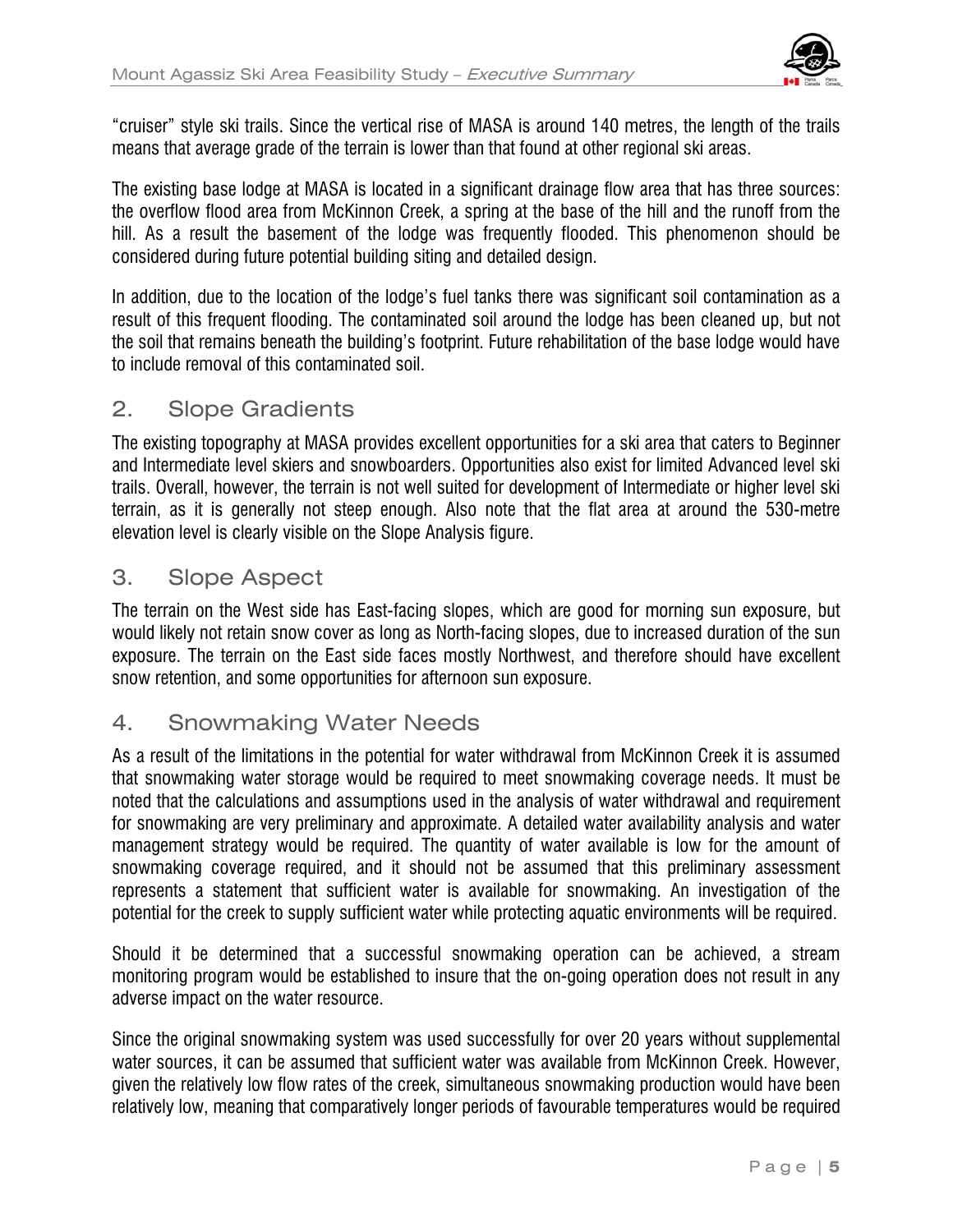to create sufficient coverage. Additionally, there historically was a retention dam and diversion structure in McKinnon creek that was washed out in the recent flooding. The recent stream channel stabilization efforts have removed the dam remnants and no retention capacity currently remains in the stream.

Despite varying opinions on climate change, a general consensus within the industry is that snowmaking will continue to be an important aspect of ski area operations, as it increases an area's ability to respond to varying conditions. MASA's ability to make snow quickly would be restricted by the limitations of the McKinnon Creek water source. If future changes in climate or weather patterns result in fewer hours of favourable temperatures for snowmaking prior to critical holiday periods, this could place MASA at a competitive disadvantage over regional resorts with higher volume water sources.

#### 5. Stream Channel Stabilization

McKinnon Creek crosses MASA at the base of the slope, flowing towards the northeast. When the ski hill was initially developed in the late 1950s, a corrugated steel culvert approximately 140 metres long and 4 metres in diameter was installed to contain and direct the flow of McKinnon Creek, enabling the creation of skiable terrain across the creek. In May and June of 2011, extreme rainfall events preceded by a winter of near record snowfalls resulted in flooding in RMNPC, as in many parts of Manitoba. In one extreme rain event in mid-June the culvert was inundated and high volumes of water at rapid velocity flowed over the culvert, washing away backfill material. The culvert was left largely exposed, a significant amount of sediment was deposited downstream and the site was in a dangerous and ecologically vulnerable condition.

Through July and August, 2011, a series of contracts were tendered and awarded and the culvert was removed and disposed of, the stream banks were sloped and stabilized, approximately 1000 cubic metres of fieldstone was placed in and along the channel, a series of riffles and pools were created to enable fish passage, and erosion and sedimentation controls were installed on the stream banks to facilitate quick establishment of vegetation and riparian habitat. The work was accomplished with resources from national emergency flood funding.

Although the majority of the McKinnon Creek stabilization work has been completed, additional follow up work needs to be done at the site.

### 6. Erosion Prevention and Sediment Control Opportunities

In addition to the restoration of McKinnon Creek described above, there are other opportunities for restoration at MASA. Most of the existing ski terrain is in good condition, in regards to erosion control. There are a few locations where erosion has occurred and restoration would be required. Mitigations would be put in place as part of any future development proposals.

#### 7. Other Environmental Resource Considerations

Numerous other environmental resource considerations exist at MASA. Of particular note is the concern for nesting bird species and invasive plants. Prior to future operation at the site, studies would

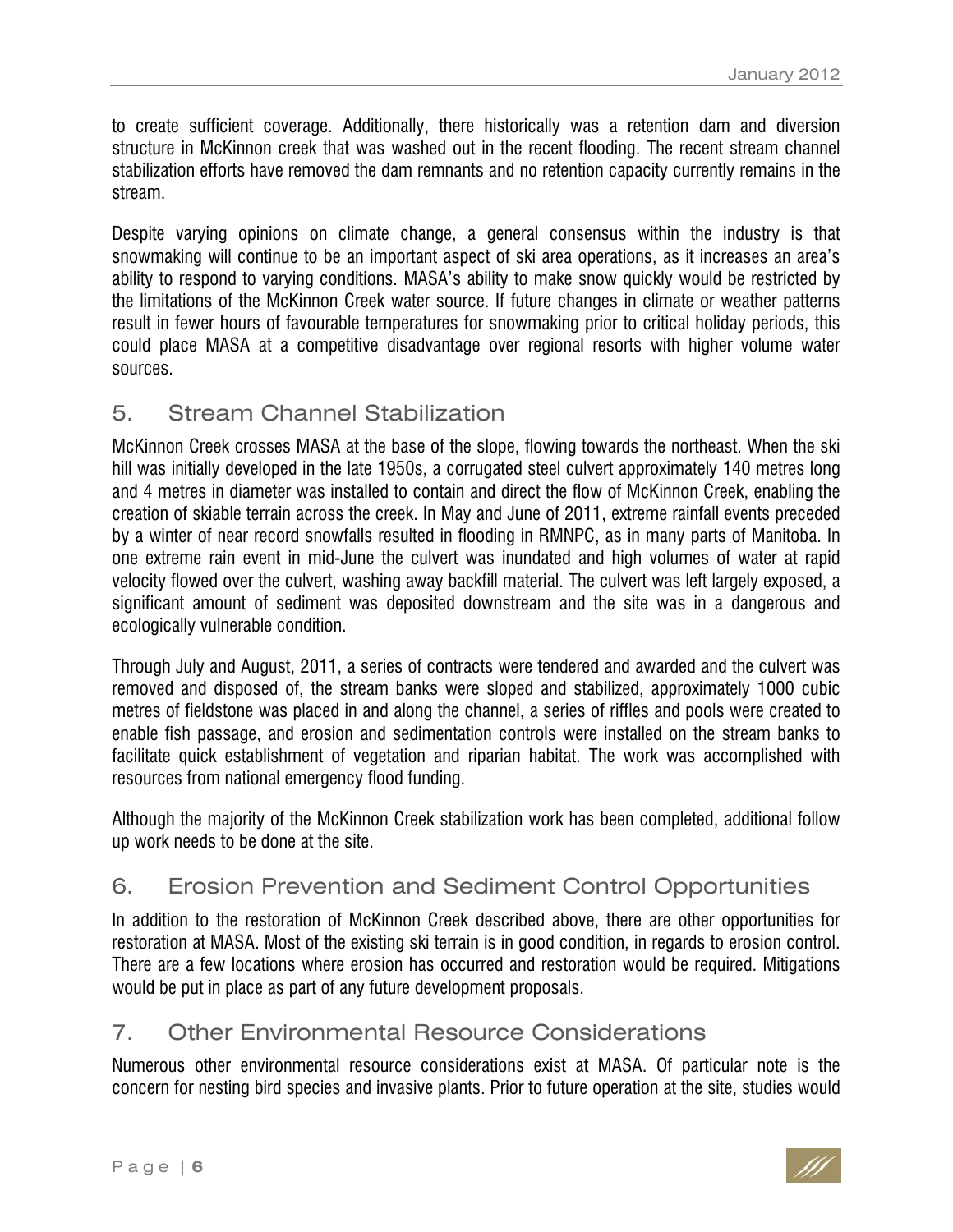

be conducted on: aquatic habitat and species; wildlife habitat, migration corridors, and other considerations; vegetation types and location; as well as other environmental considerations. Base line data and monitoring requirements for environmental resources identified on the MASA site would be determined in any resulting agreement between RMNPC and a future operating entity.

#### 8. Impact of Climate Change on Future Operations

Despite varying opinions, a general consensus within the industry is that snowmaking will continue to be an important aspect of ski area operations, as it increases an area's ability to respond to varying conditions. As the above predictions from the Province of Manitoba indicate, natural snowfall may become less reliable over time, with possible decreases to snowpack. Given the earlier discussion of water needs for snowmaking at MASA, the ski area's ability to make snow quickly would be restricted by the limitations of the McKinnon Creek water source. If future changes in climate or weather patterns result in fewer hours of favourable temperatures for snowmaking prior to critical holiday periods, this could place MASA at a competitive disadvantage over regional resorts with higher volume water sources.

# F. Existing/Historic Ski Area Facilities

A thorough review and analysis of the existing conditions and historic operations of MASA is required to generate a baseline for analysis. Knowing the capacities of the various components of the ski area will allow for further analysis of any potential for future use and usage projections.

#### 1. Lifts

The lifts are all over 30 years old, which means they are close to, or well past, the expected useful life of the equipment. Further, they have not been operated in 12 years, which indicates that a full designlevel review should be completed on the lifts prior to any attempts to re-use the equipment. The cost of this is likely prohibitive, given that the lifts may not be worth the time and expense that would be required to determine if they could be operated again, and if they were made to operate, they would possibly only last a few more years before requiring replacement.

A further complication is that neither of the original manufacturers of the lifts remains in business, and no existing lift companies are currently manufacturing parts for either one. This means that it would be difficult to get replacement parts, with the possibility of requiring custom manufacturing, with high associated costs.

#### 2. Terrain

In general the trails would ski fairly well. There are a few flat sections on both sides of the area, so that the skiing would not be continuous. In particular, the flat section on the East side at around the 530 metre elevation presents a significant barrier to continuous skiing. On the West side, there is also a flat section, at the 560-metre elevation. There is also a reverse slope and high point at this elevation, adjacent to the lift alignment. This feature would restrict some ski routes, in particular making it difficult to ski the lower third of the terrain, in the area that is under the lift line.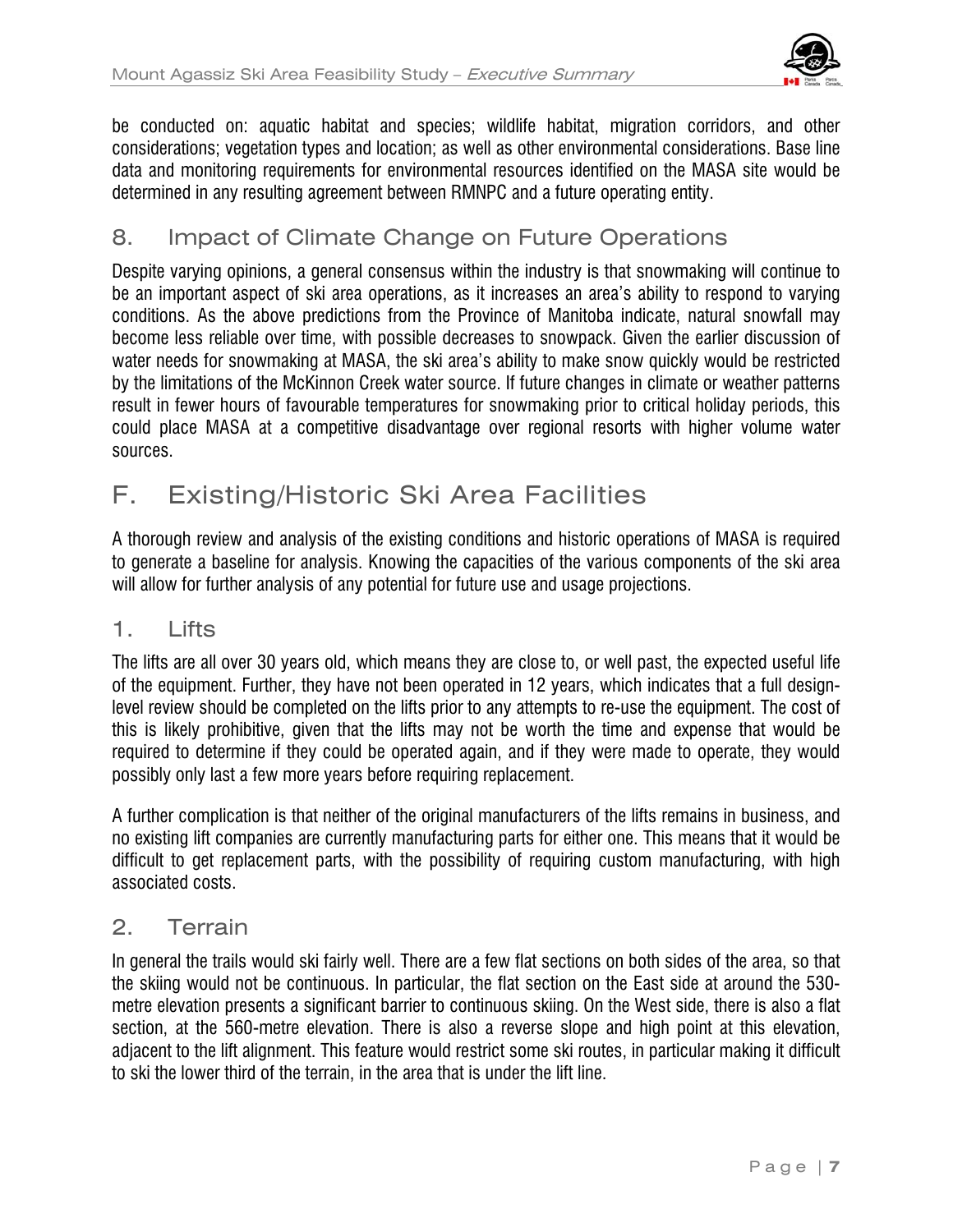Prior to the washout in spring on 2011, a section of McKinnon Creek was culverted at the bottom of the trails on the T-Bar side. This enabled skiers to ski over the creek and return to the base of the T-Bars. Any future use of the ski terrain on the T-Bar side would require the construction of a skier bridge. It should be noted that a culvert solution will likely not meet the current environmental requirements at the site.

MASA had a significant surplus of Novice terrain, and no true Expert-level terrain. This is simply due to the available terrain in the region. Most of the terrain falls in the Novice and Low Intermediate categories, which is appealing to families and lower-level skiers. This is a desirable type of skiing, and one that is less common in the region, where ski trails tend to be steeper and shorter. However, the lack of significant Intermediate, Advanced, and Expert level terrain would likely alienate upper ability level skiers and make it more difficult to attract this level of skier.

#### 3. Comfortable Carrying Capacity

The CCC of the lift and trail network at MASA is calculated at 1,200 guests per day. It is common for ski areas to experience peak days during which skier visitation exceeds the CCC by as much as 25%. Consistently exceeding the CCC is discouraged due to the resulting decrease in the quality of the recreational experience.

#### 4. Guest Service Facilities

While a small chalet was built for the opening of the resort in 1964, the existing lodge building was constructed in 1977. An inspection report of the building was prepared by RCV Inspection Services of Winnipeg, in 2008, stating that: *"…In light of the damage and mold, repair costs for this building far exceed building value. Demolition is recommended and should proceed as this is an unsafe structure."*

#### 5. Parking and Access

The parking lot appears to be in good shape. It is gravel surface and does not seem to have any erosion or drainage problems.

It should also be noted that the access road is in excellent shape. Significant drainage work was done on the road, and the surface has held up well.

#### 6. Infrastructure

Potable water that was used in past operations at MASA was provided by an on-site well. Records show that testing for potable water quality from this source showed repeated failures and high coliform counts. Any future operation at MASA would require a new well and water filtration system installation.

During past operations at MASA a septic field was utilized to dispose of on-site wastewater. This field would no longer be viable. Pending the new guidelines for waste disposal practices that are currently being developed, it can be be assumed that any future operation at MASA would require wastewater to be partially handled by septic fields and partially by holding tanks with regular pumping for removal.

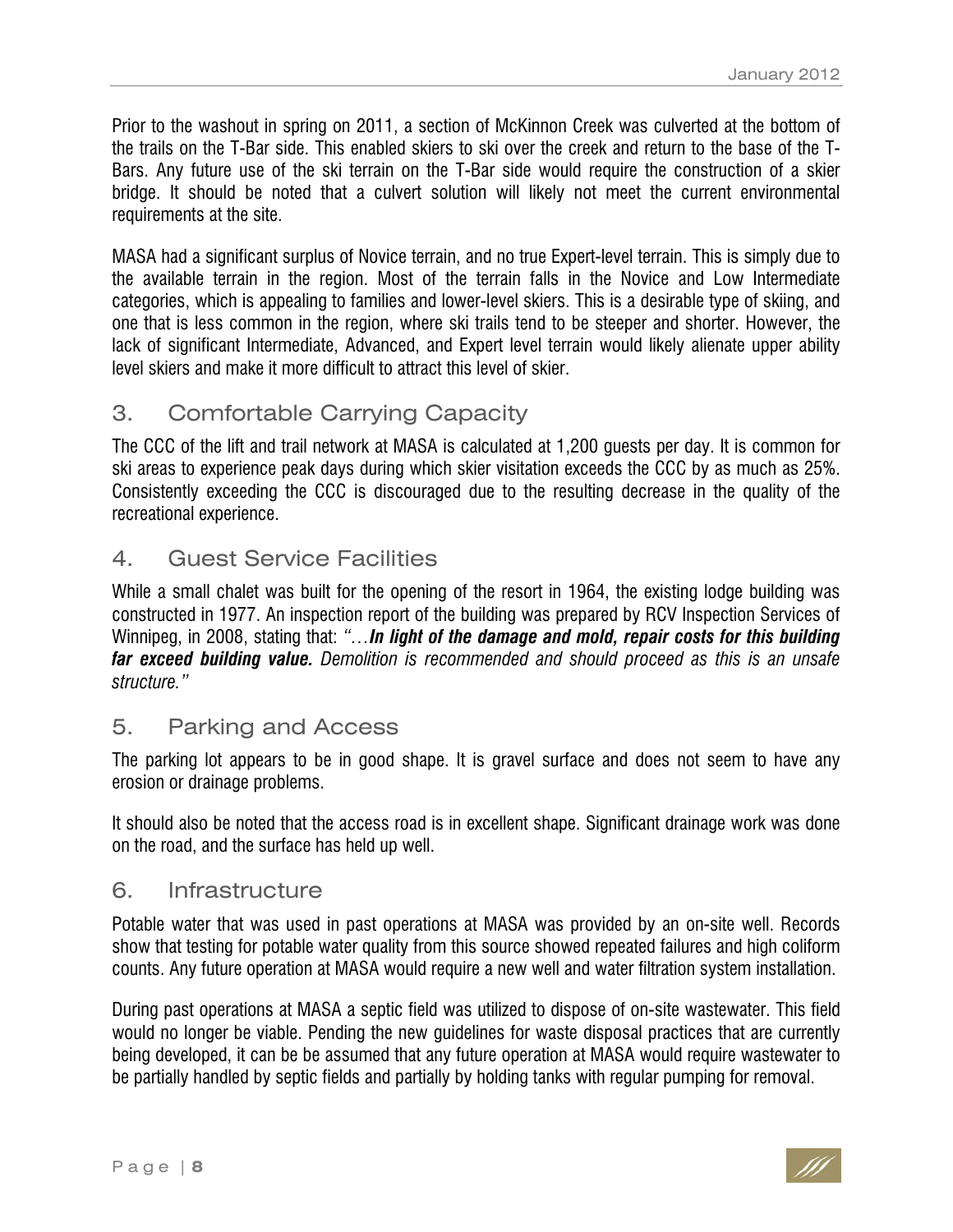

There is three-phase power available at MASA, suitable for future operation at the site.

### G. Market Assessment

-

As a component of the feasibility study, the market assessment identified a number of significant factors related to industry trends, regional and local market demographic profiles, visitor information, and the competitive marketplace.

- Visits to the RMNPC area are largely generated by Manitobans (approximately 75%). Eighty-six to 88% of park visitors are repeat visitors. Current visitor estimates to RMNPC are about 298,000 annually. The majority of this visitation (250,000) occurs in the summer.
- Of the approximately 2.2 million Canadians who are active in downhill snowsports, very small percentages are residents of Manitoba and Saskatchewan. Estimates show that of the 18.1 million visits in the 2010/11 season, about 1.4% were attributable to residents of Manitoba and Saskatchewan. A total of approximately 95,000 to 100,000 residents of Manitoba and Saskatchewan are active downhill skiers/snowboarders.
- Visits to the seven operating ski areas in Manitoba were estimated at 130,000 in 2010/11. Total visits are anticipated to be stable in Manitoba over the next ten years.
- Patterns among Manitoba and Saskatchewan's skier/snowboarder population show a high likelihood to promote downhill snowsports to others, but also show a high dropout rate and a shorter history of participation compared to the overall Canadian snowsports population.
- Interviews were conducted with local and regional ski club leaders, ski retailers, and others regarding the potential for re-opening MASA. Reaction was generally neutral to negative, with some trepidation related to funding, the expense for the consumer, competition, and the overall level of demand.
- Competitive ski operations in Manitoba typically include a terrain park, lessons, rental facilities, night skiing, and summer recreation. Summer activities at other ski areas in the province vary by individual ski area, and include mountain biking, camping, horseback riding, hiking, festivals, weddings, and other activities.
- MASA's distance from the market could be a hurdle, particularly in the context of the specific location of MASA at the end of a dead-end road. In addition, overnight lodging in the immediate local community (McCreary) is limited to one hotel. Additional lodging is available in Neepawa and Dauphin, but these locations are not as conveniently close to MASA.

These findings provide valuable data to establish the realistic visitation potential for MASA, both as a winter ski area operation and as a summer attractions venue:

*Winter:* Assuming the daily capacity of 1,200 of the existing/historic ski area facilities, a 60 day season (4 days a week for 16 weeks), and a utilization rate of 30% (industry standards are typically  $30\%$ –45%), the winter visitation at MASA could be 21,600.<sup>1</sup> That said, given the low number of

<sup>&</sup>lt;sup>1</sup> The low end of the industry standard range has been utilized to determine a conservative yet realistic winter visitation number for pro forma purposes.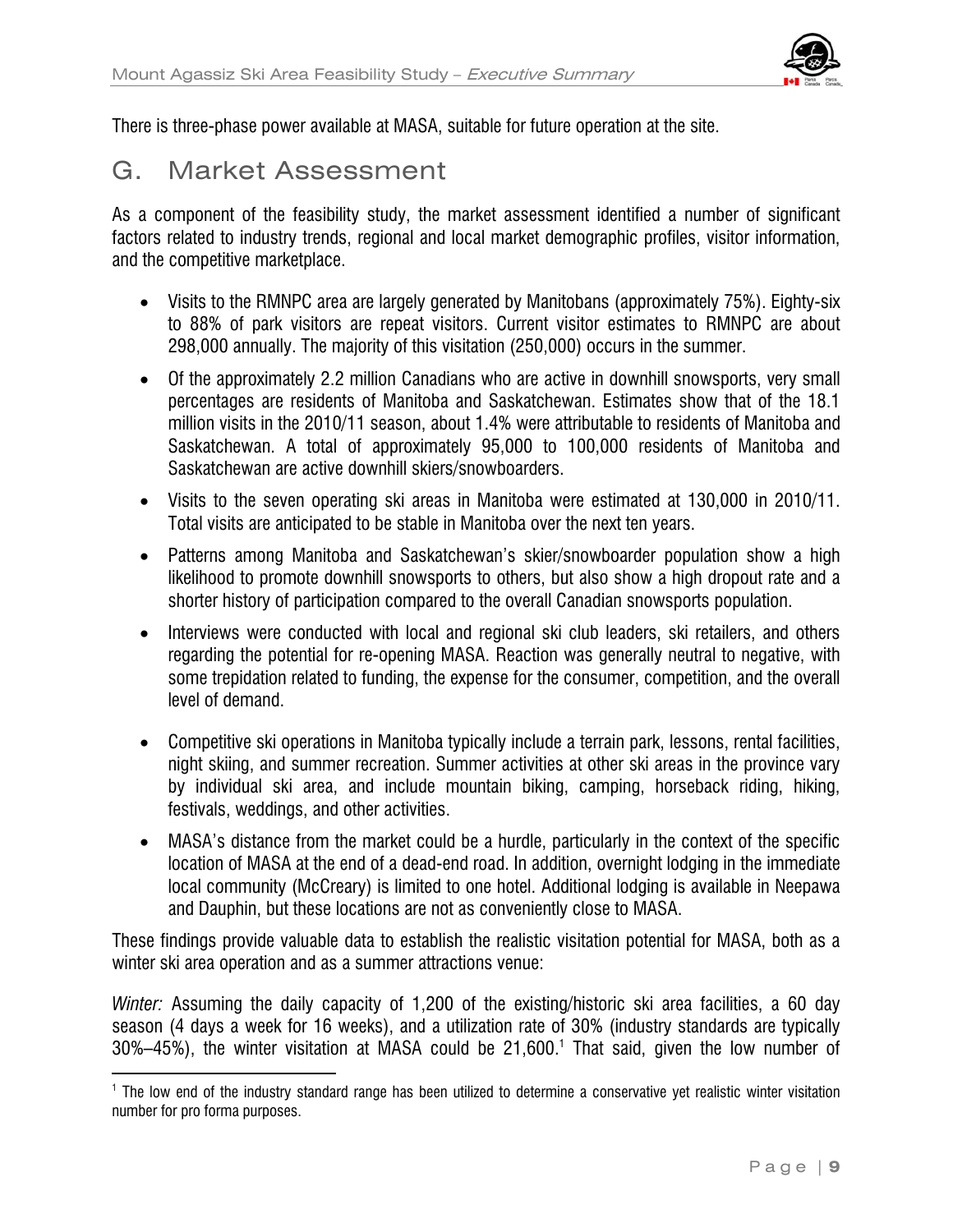skiers/snowboarders in Manitoba and Saskatchewan, the limited skier visits that are currently being generated within the province, and the highly competitive nature of the marketplace, this would not be easy to achieve.

*Summer:* RMNPC has an annual summer visitation of approximately 250,000 guests. In addition, RMNPC experiences a very high percentage of repeat visitation, indicating that park guests are familiar with the park and what it has to offer, and also are likely to be interested in "new" or "different" experiences during their visits. It also indicates that while something new would have initial appeal to the repeat visitor which would drive visitation, this appeal would lessen over time. There will be visiting friends and relatives that will come to stay with repeat RMNPC visitors, which may encourage some repeat trips to MASA. Even so, the high percentage of repeat visitors to RMNPC is not advantageous to generating a lot of throughput. For multi-season operations to be successful it is important that there is a significant flow of one time visitors rather than the same visitor over and over again. Given these factors, it is assumed that MASA could attract between 5 and 10% of the total visitation to the park, or between 12,500 and 25,000 visits, during the summer (spring/summer/fall) months.

# H. Multi-Season Recreation Program

A number of these opportunities are not suitable for MASA due to site conditions, operational constraints and PCA national policies on new recreational activities. A park wide assessment of all new recreational activities, not currently offered in the park is required in order to determine which ones are suitable both in the park and at MASA. The following activities make up the notional multiseason recreation program for MASA, which provides the basis for the summer concept in the absence of this assessment.

#### Magnet Attractions

- Canopy Tour/Challenge Course/Aerial Exploration Park<sup>2</sup>
- Cross Country Mountain Biking

#### **Support Attractions**

- Euro-bungy/Trapeze/ Climbing Wall<sup>3</sup>
- Camping
- Scenic Lift Rides
- Snow Tubing (winter only)

-



 $^2$  These are examples of base area activities, which could be part of "skills based" educational programming for similar activities that are offered as part of the RMNPC experience, subject to the result of a park wide assessment.

 $3$  These are examples of base area activities, which could be part of "skills based" educational programming for similar activities that are offered as part of the RMNPC experience, subject to the result of a park wide assessment.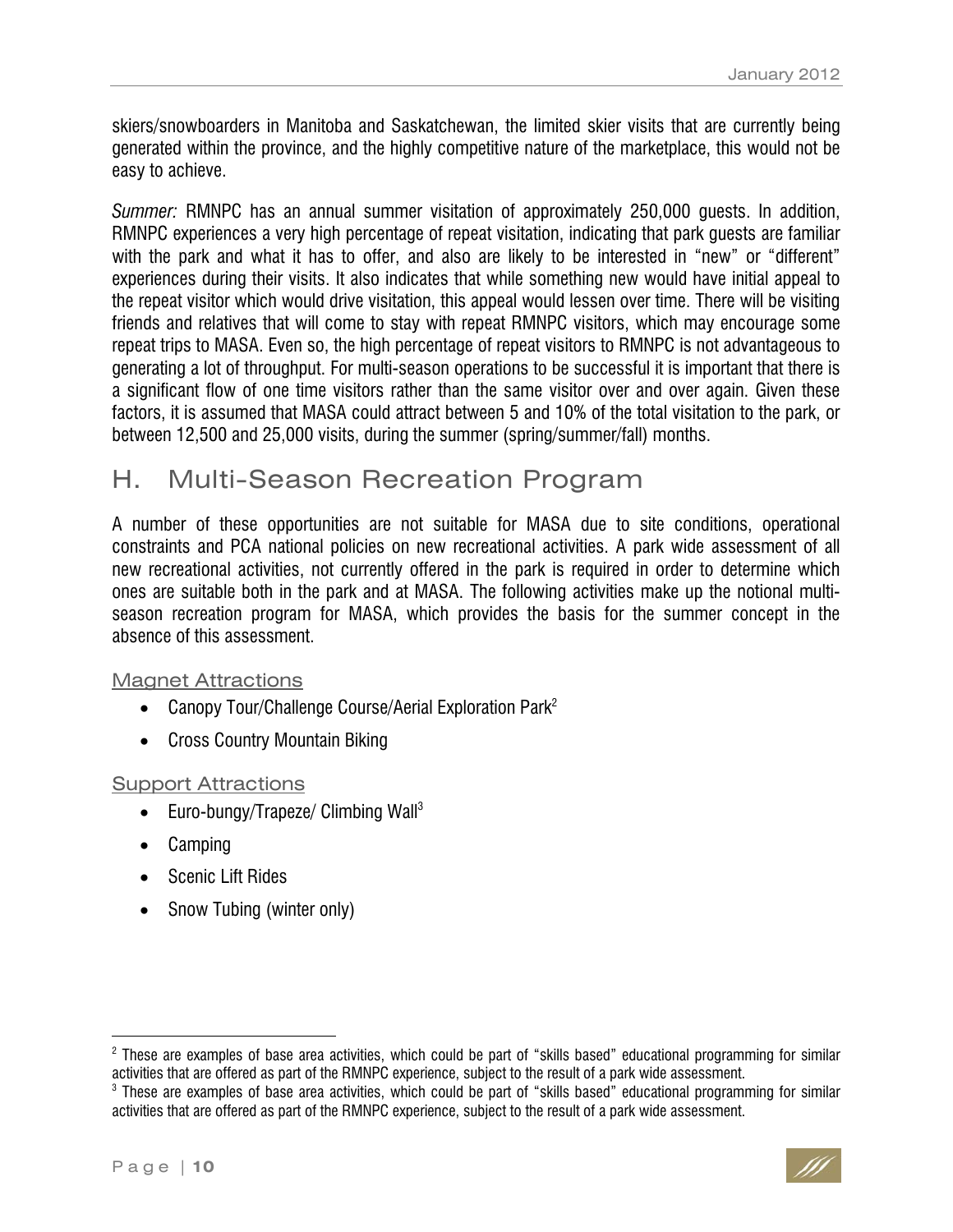

#### **Sports**

- Trail Connections to RMNPC (Nordic, hiking, cross country mountain biking, horseback riding)
- Guided Experiences

#### Events

• Mountain-oriented Athletic Events/Races<sup>4</sup>

#### **Education**

- RMNPC day camps
- Destination camps (single or multi-day)

# I. Regional Multi-Season Recreation Development Strategy

A number of opportunities identified as part of the market assessment are not suitable for MASA due to site and/or operational constraints or PCA national policies on new recreational activities. These activities may be incorporated into the regional strategy for the East Escarpment area.

- *Outfitters*
- *Guided Experiences/Camps*
- *Mountain-oriented Athletic Events/Races*
- *Canopy Tour/Challenge Course*
- *Educational/Cultural*
- *Regional Tours*

 $\overline{a}$ 

# J. Operational Models Assessment

As part of the analysis of determining the feasibility for the reintroduction of the MASA operation within RMNPC, SE Group has prepared three notional operating models that represent different levels of investment, visitation and organizational structure.

**These three scenarios are presented as a basis for assessing the feasibility of any potential future operation at MASA. It is important to stress that these are not actual proposed development concepts endorsed by PCA, but rather are simply a mechanism by which to analyze the full range of opportunity for any possible future operation. The potential projects as described and analyzed are simply representative of project components that could be discussed as part of any potential future operating scenario.** 

<sup>4</sup> Athletic Events/Races must reflect the principles defined in the Recreation Activities and Special Event Assessments.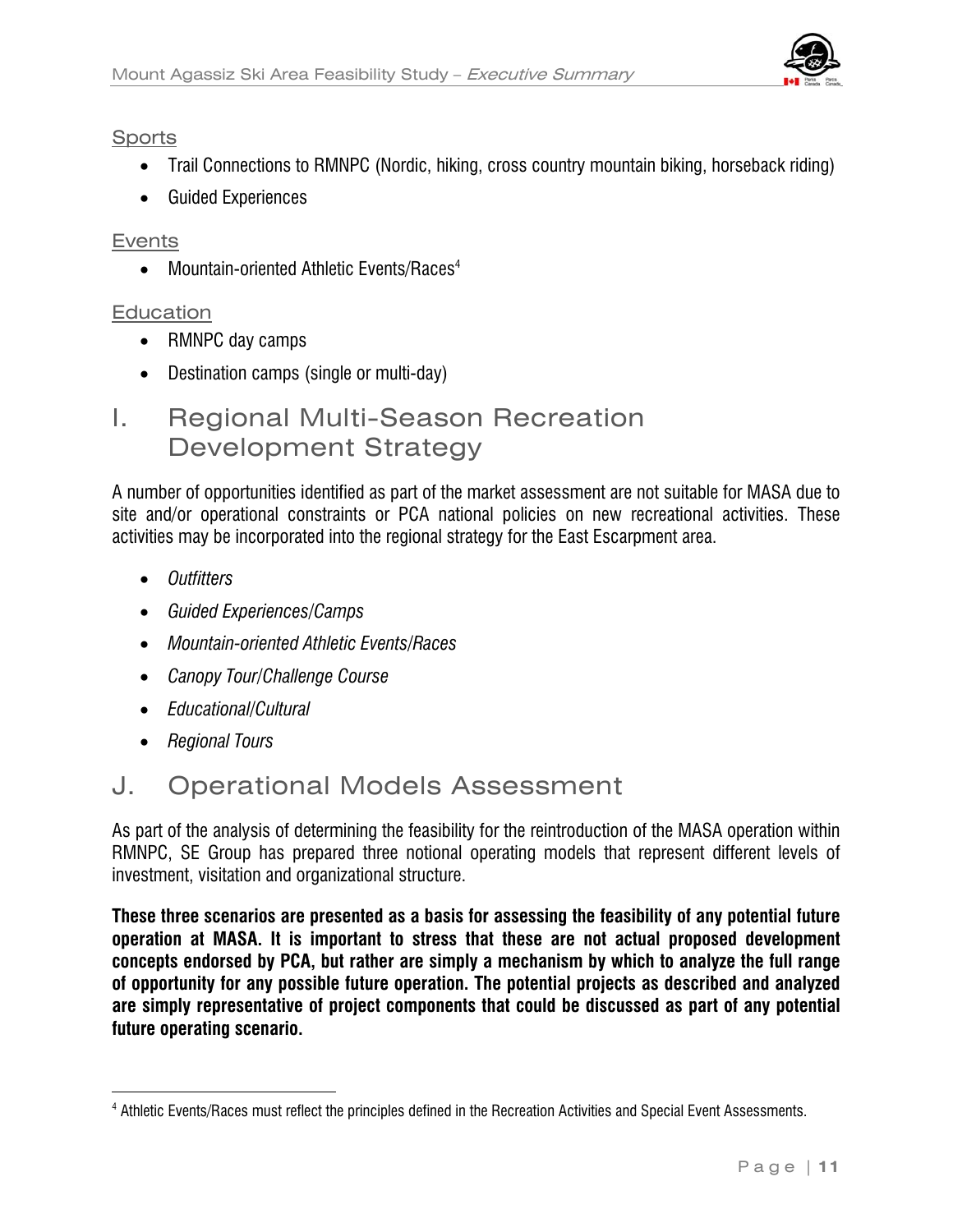Additionally, any existing facilities or equipment that is not used or replaced in the following scenarios would be removed, and PCA would undertake any related rehabilitation.

#### 1. Community Ski Hill Option

The concept of the Community Ski Hill Option is to reopen and operate MASA in the most economical way possible. Essentially, MASA would be recreated as a small, local, community ski hill, and developed and operated for the local community. As such, it would not include many amenities that would attract distant guests. This scenario is envisioned as containing the following components:

- One T-Bar would be installed on the original side, in the same alignment as the existing T-Bars.
- The western side would not be re-opened, and vegetation would be allowed to grow back.
- Snowmaking would be installed, but would be limited to two top-to-bottom routes. The rest of the trails would be natural snow. Additional water sources would not be developed, only water easily available in McKinnon Creek would be used.
- Skier support facilities would be minimal and temporary in nature (yurts or similar structure). Food service would also be minimal, possibly with no cooking facilities onsite.

No other improvements would be completed to the facility, other than those necessary for this basic operation. The CCC on this concept would likely be around 400.

Other winter activities, such as Nordic skiing and snowshoeing, could be accommodated in this scenario, although no specific facilities are envisioned.

Summer activities from the multi-season recreation program would be limited to hiking and cross country mountain biking on existing trails. The lack of a chairlift would preclude many summer activities. No services would be provided, but the area would be open for summer use. Summer operations would not generate revenue.

It is envisioned that the operation of the facility in this scenario would be similar to the ski clubs and community ski hills that exist throughout Canada and the US. Due to capital requirements and limitations in visitation, the area would only survive by receiving financial support in the form of "free" capital (no debt service on invested capital) and ongoing operational subsidies. A portion of the services would need to be operated by a community ski club and volunteer time.

This option does not meet all of the goals established for the future operation of MASA. The Community Ski Hill option also does not address any of the shortcomings and deficiencies of the existing/historic ski hill: the skiing restriction of the surface lift, flat sections and poor terrain distribution. It also falls short in addressing current ski area design criteria as it doesn't provide chairlift accessible terrain, multiple winter-sport activities, or full service, comfortable base facilities.

For the Community Ski Hill Option, first year revenue is anticipated an approximately \$146,000 offset by roughly \$238,000 in operating expenses for a marginal operating loss of approximately \$95,000 or 65%. The addition of the previously mentioned capital maintenance reserve increases the annual loss to approximately \$99,000. The key observation for this option is that unless the facility is

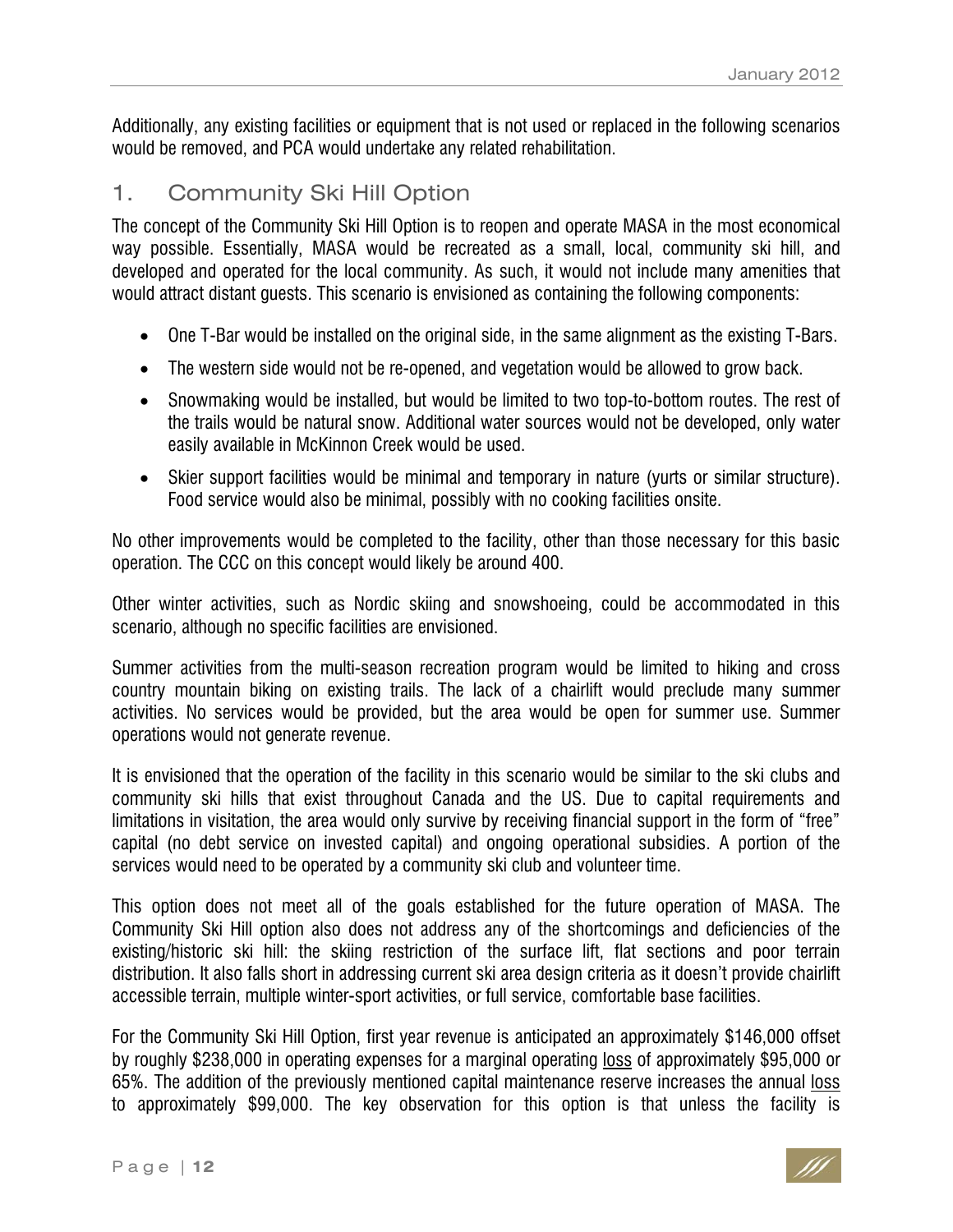

capitalized/operated at a level which will allow it to compete within the regional skier market, there is simply not sufficient anticipated visitation from within the immediate surrounding communities to support a viable operation. Over the ten year period modeled, operation of the Community Ski Hill scenario would accrue a cumulative loss of approximately \$1.0M. Similar to the preceding discussion regarding Capital Origination, the model does not include any assumptions as to how this rolling deficit would be satisfied.

For this operation, approximately 10,650 annual winter visits (an increase of 4,650 above projected) would be necessary to achieve a breakeven position. Because this community orientated operation would only provide a single surface lift serving 11 hectares of skiing terrain, it is not anticipated that the draw within the surrounding communities (assumed to be confined to within a 65km radius, population  $\pm 20,000$ ) would be sufficient to achieve these results. Secondarily, with a comfortable daily capacity of approximately 400 skiers, the 37 day operating season would have a theoretical capacity of 14,800 visits. The necessary breakeven visitation of 10,650 would represent a utilization rate of 72%. This level of utilization is not observed at any ski area, including even the very largest destination resorts in North America.

#### 2. Restoration Option

This option would restore MASA to its previous operational state. All facilities would be rebuilt or refurbished to re-create the operation as it existed prior to 2000. No upgrades would be made to the base area or the ski facilities. An exception would be that the two T-Bars could be replaced with a single high-capacity, high-speed retractable T-Bar.

- Installation of a single high-capacity, high-speed retractable T-Bar.
- The chairlift would be rebuilt, using any parts that can be reused if possible—possibly tower foundations and the chairs.
- The snowmaking system would be rebuilt, using modern technology but remaining a manual, low-end system. Snowmaking water storage would be developed, to respond to the recent changes to McKinnon Creek and the lack of an existing diversion structure. For this scenario, a storage facility of around 8 million gallons is envisioned.
- The base lodge would be rebuilt in place, possibly using some components of the foundation and salvageable structural elements. Prior to reconstruction the previous base lodge structure and the contaminated soil underneath the structure would be removed.
- Minimal grading on the runs would be proposed, to improve some of the flat areas where continuous skiing is challenging.

CCC on this concept would be restored to 1,200.

In terms of additional winter activities, no specific facilities are envisioned for this scenario. This would not preclude the use of the area in some manner by Nordic skiers and snowshoers.

All summer activities identified in the Multi-Season Recreation Program may be implemented as part of this scenario, subject to the result of park wide directions on new recreational activities.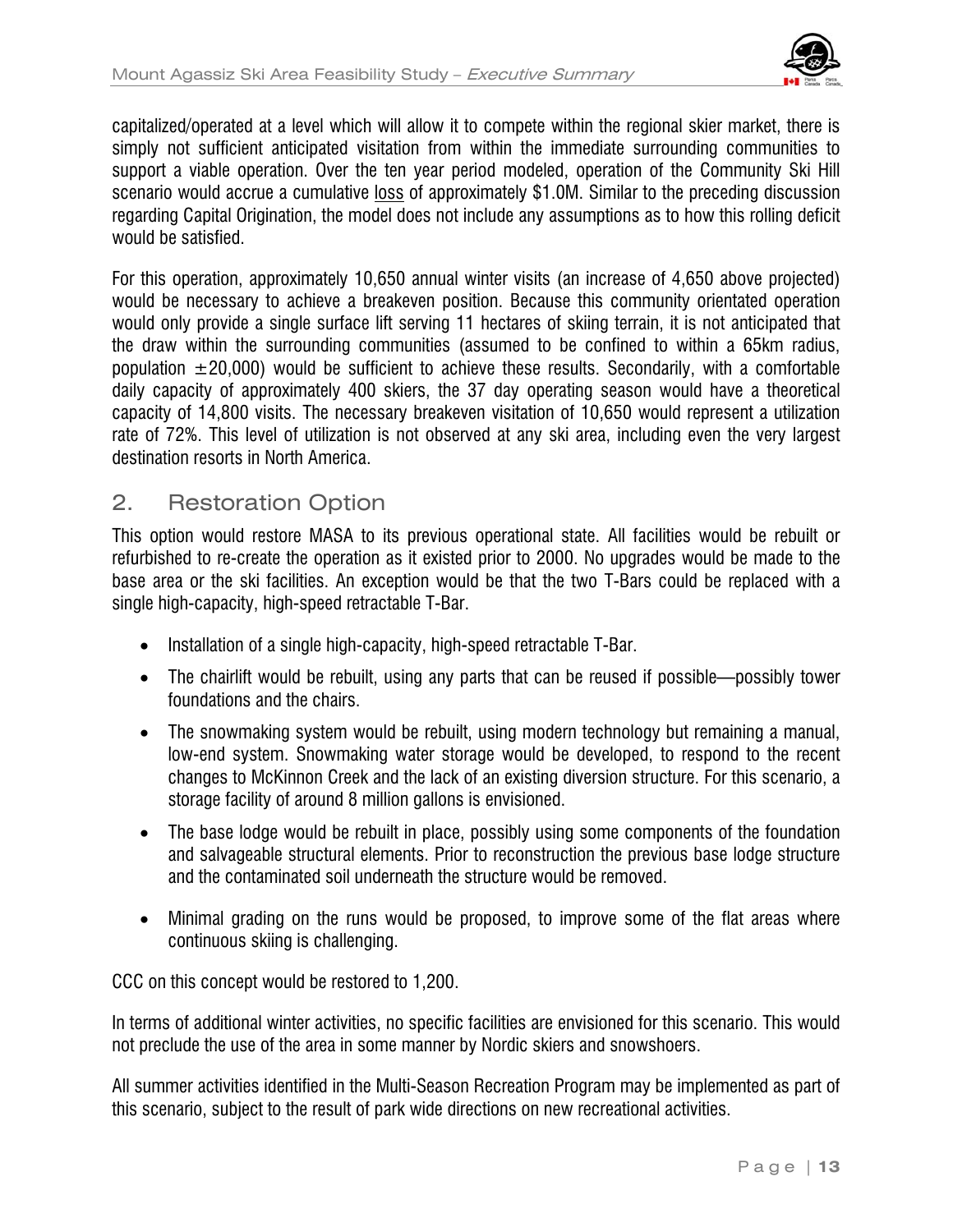Due to capital requirements and limitations in visitation, the area would only survive by receiving financial support in the form of "free" capital (no debt service on invested capital) and ongoing operational subsidies.

Similar to the Community Ski Hill option, this scenario would also attract only minimal regional visitation. Again, there are other operating ski areas in the region that offer better services and overall experience than was offered by the historic MASA operation prior to closing. It is reasonable to expect that there would be some regional visitation, based on the quality and extent of the terrain and the reopening of the full facility. Interest in the facility could likely follow patterns of interest and visitation that were demonstrated prior to 2000.

This option does not meet all of the goals established for the future operation of MASA. The Restoration option also does not address any of the shortcomings and deficiencies of the existing/historic ski hill: the skiing restriction of the surface lift, flat sections and poor terrain distribution. It also falls short in addressing current ski area design criteria as it doesn't provide 100% chairlift accessible terrain or multiple winter-sport activities.

Under the Restoration Option, winter revenues are approximately \$568,000 matched by \$743,000 in operating expenses. With the capital maintenance reserve and debt service included, the option is anticipated to operate at a loss of roughly \$779,000 per year. The requisite maintenance capital and debt service combine to add a substantial burden to the financial performance of the option.

The summer activities provide similar results—yielding roughly \$248,000 in summer revenue and \$286,000 in operating expenses for a marginal operating loss of \$51,000. Similar to the winter operations, the additions of capital maintenance and debt service increase the loss of the summer operations to roughly \$142,000. Combined, the winter and summer operations result in a net loss of approximately \$921,000 per year.

Over the ten year period modeled, operation of the Restoration scenario would accrue cumulative winter and summer losses of approximately \$7.7M and \$1.2M, respectively with a combined total ten year loss of \$9.0M. Similar to the preceding discussion regarding Capital Origination, the model does not include any assumptions as to how this rolling deficit would be satisfied.

Under this development scenario, roughly 36,250 skier visits are required to attain breakeven performance in the winter season. This essentially requires more than a doubling of the visits which are realistically projected be achieved by the operation as well as a 50% increase in snow tubing visits.

In addition to the discussion on winter performance, the projected visitation to each of the summer amenities would need to almost double (increase of 96%) to allow the summer activities to achieve a breakeven level. This represents increasing the total summer visitors from approximately 6,200, as projected, to over 12,170.

#### 3. Competitive Option

In this scenario, MASA is upgraded from its previous state to be a more attractive and competitive destination. The facilities would be upgraded from the historic operation, and would address identified

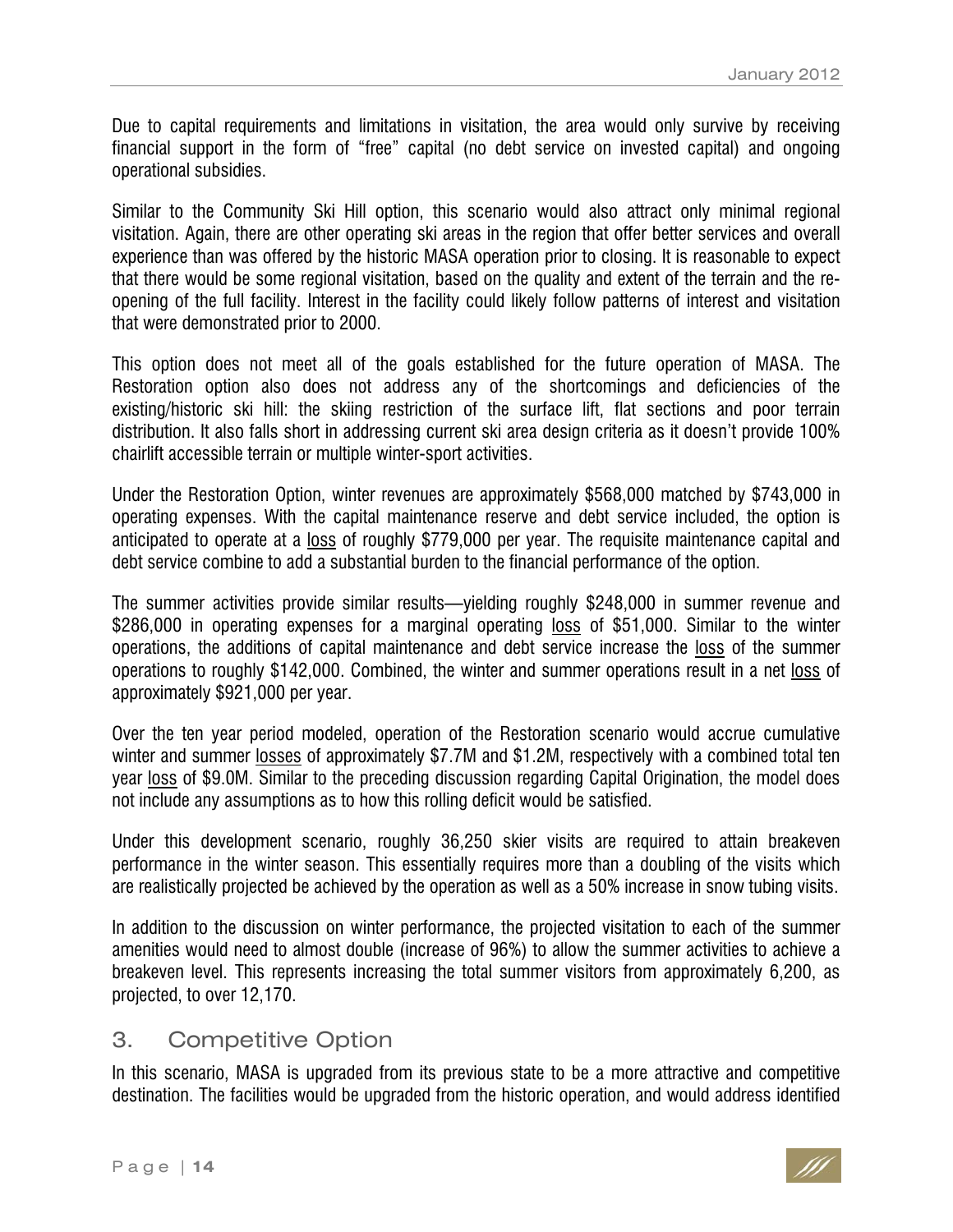

issues. Upgrades would be guided by the goal of creating an area that complies with current design criteria and provides a high-quality recreation experience.

As discussed in other sections of this study, the facilities and ideas presented below are notional in nature and would have to be reviewed to ensure consistency with the Ski Area Management Guidelines. It should be noted that facilities that are inconsistent would require a substantial environmental gain in order to be considered.

- Two new lifts would be installed, in the place of the existing chairlift and the T-Bars.
- The proposed aerial chairlift on the East side would allow for ski-under so that skiers would not have to ride a rope tow to the ski to the bottom of the lift.
- A new carpet lift would be installed for beginner teaching terrain.
- New ski trails would be built to provide additional skiing options and address the deficiency of intermediate and advanced level trails.
- Ski trail grading would improve the skiability of the existing trails.
- A more efficient, more productive snowmaking system would be installed to increase the quantity and quality of snow produced. The water delivery system would be developed and upgraded to provide enough water to guarantee opening dates and snow depths. Snowmaking water storage sized at around 16 million gallons is envisioned for this scenario.
- A new base lodge would be built, meeting all skier service requirements, and incorporating architectural elements of RMNPC, with a visitor and interpretive center. This lodge and the MASA area would become a new portal to the National Park, with year-round access and use.
- A new drop-off area would be built as well as a new connector road from the base lodge to the parking area. The parking area could ultimately be expanded to handle additional demand.

CCC in this concept would be maintained at 1,200 by limiting the hourly capacities of the chairlifts, however CCC could be increased to 1,800 by raising the hourly capacities up to full design capacity. The existing quantity of terrain could accommodate this increase without expansion.

A tubing facility would be constructed to meet the demand for non-skiing winter recreation, with a dedicated lift and five tubing lanes. Additionally, trails would be constructed and maintained to connect to the existing RMNPC network. These trails, including a multi-use trail, could be maintained in the winter specifically for Nordic skiing and snowshoeing.

All notional summer activities identified in the Multi-Season Recreation Program may be implemented as part of this scenario $^5$ .

With the exception of goal #2 – *The operation at MASA must be financially sustainable*, the Competitive option meets all of the goals established for the future operation of MASA. The

-

 $^5$  Specific new recreational activities for the park, would need to be assessed through a park-wide recreational assessment before determining whether or not they can be considered at MASA.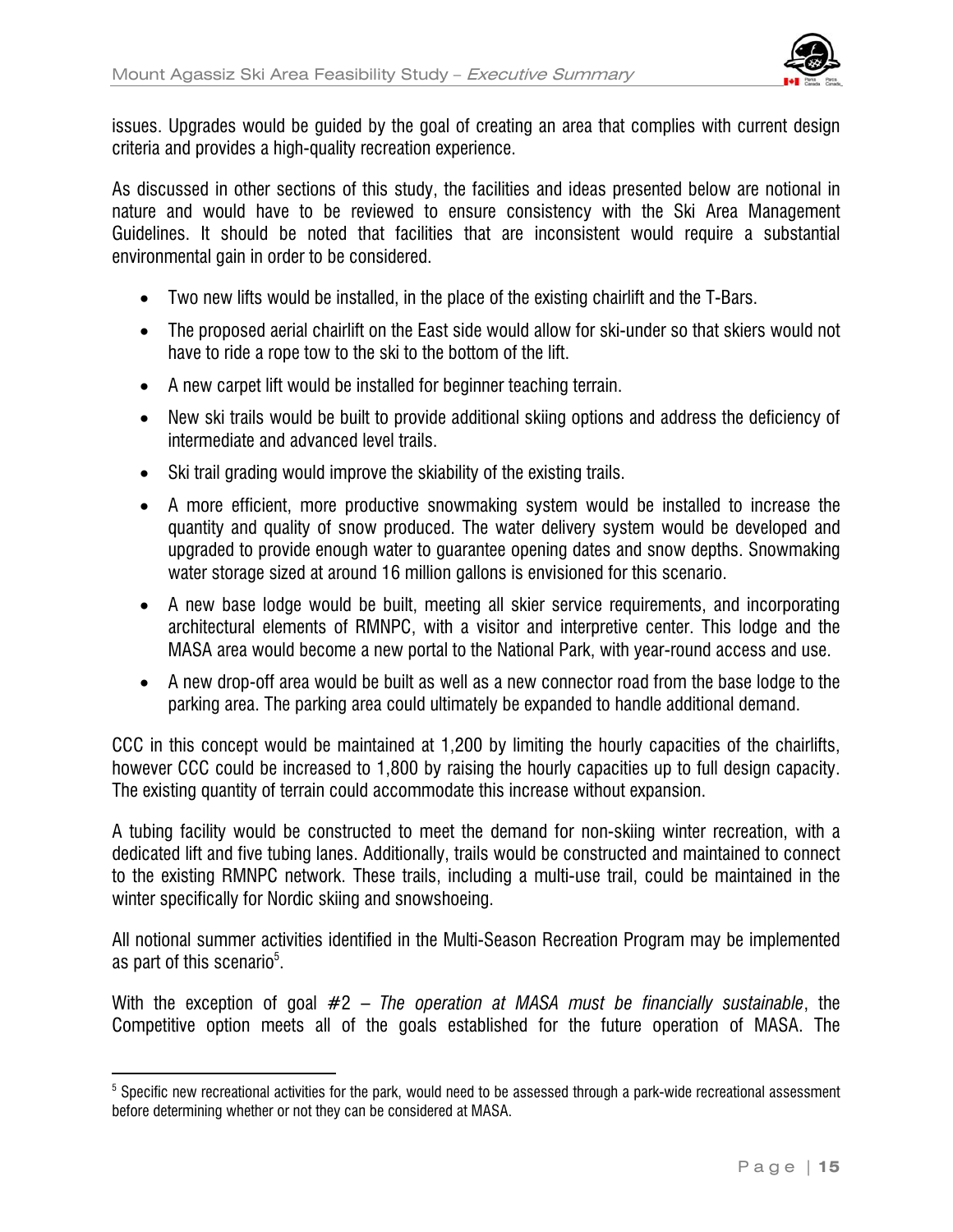Competitive option also addresses the shortcomings and deficiencies of the existing/historic ski hill, and responds to current ski area design criteria.

Initially, the operating margin on the Competitive Option is the most promising in terms of potential viability—operating at a positive margin of approximately \$293,000 (+24%). However, the burden of capital maintenance and debt service pushes this operation to an annual loss of roughly \$791,000 for the winter operations. The summer activities provide similar results—yielding roughly \$248,000 in summer revenue and \$286,000 in operating expenses for a marginal operating loss of \$51,000. Similar to the winter operations, the additions of capital maintenance and debt service increase the operational net loss to roughly \$141,000. Combined, the winter and summer operations result in a net loss of approximately \$933,000 per year. Over the ten year period modeled, operation of the Competitive scenario would accrue cumulative winter and summer losses of approximately \$7.5M and \$1.2M, respectively with a combined total ten year loss of \$8.7M. Similar to the preceding discussion regarding Capital Origination, the model does not include any assumptions as to how this rolling deficit would be satisfied.

For the Competitive development concept, approximately 47,350 skier visits are required to obtain a breakeven level. This represents an increase of 77% over the realistic visitation projection. Additionally a 50% increase in snow tubing visits was included. Although this development scenario has been designed and evaluated as a regional competitor, it is not believed that a sufficient level of skiers and skier visits exist within the surrounding regional market to support visitation at this level. There are a number of well appointed regional competitors which satisfy the present skier market. Given the demographic constraints within the region, it is not considered possible to substantially grow the skier market. Therefore, visitation attracted to MASA will be primarily at the expense of the other surrounding resorts. Repositioning 47,350 skier visits within this market is not viewed as possible.

In addition to the discussion on winter performance, the projected visitation to each of the summer amenities would need to almost double (increase of 96%) to allow the summer activities to achieve a breakeven level. This represents increasing the total summer visitors from approximately 6,200, as projected, to over 12,170.

Combined, the winter and summer visitation levels necessary to support a financially viable operation are viewed as unacceptably unrealistic. RMNPC is a beautiful national park, but very remote from any large concentrations of people. The surrounding population cannot support the facility, either in summer or winter.

# K. Case Study Examples

A total of four ski area case studies have been selected for evaluation in order to draw comparisons with a future operating scenario for MASA. These case studies (Mt. Sima, Yukon Territory; Big Rock Ski Area, Maine; Sleeping Giant, Wyoming and Poley Mountain, New Brunswick) represent different ownership structures and similar market composition (remote location and/or limited population base to draw from), with the exception of Poley Mountain which is located in a more populous market area. Specific information related to business formation, history and operations is noted below for each of the case studies.

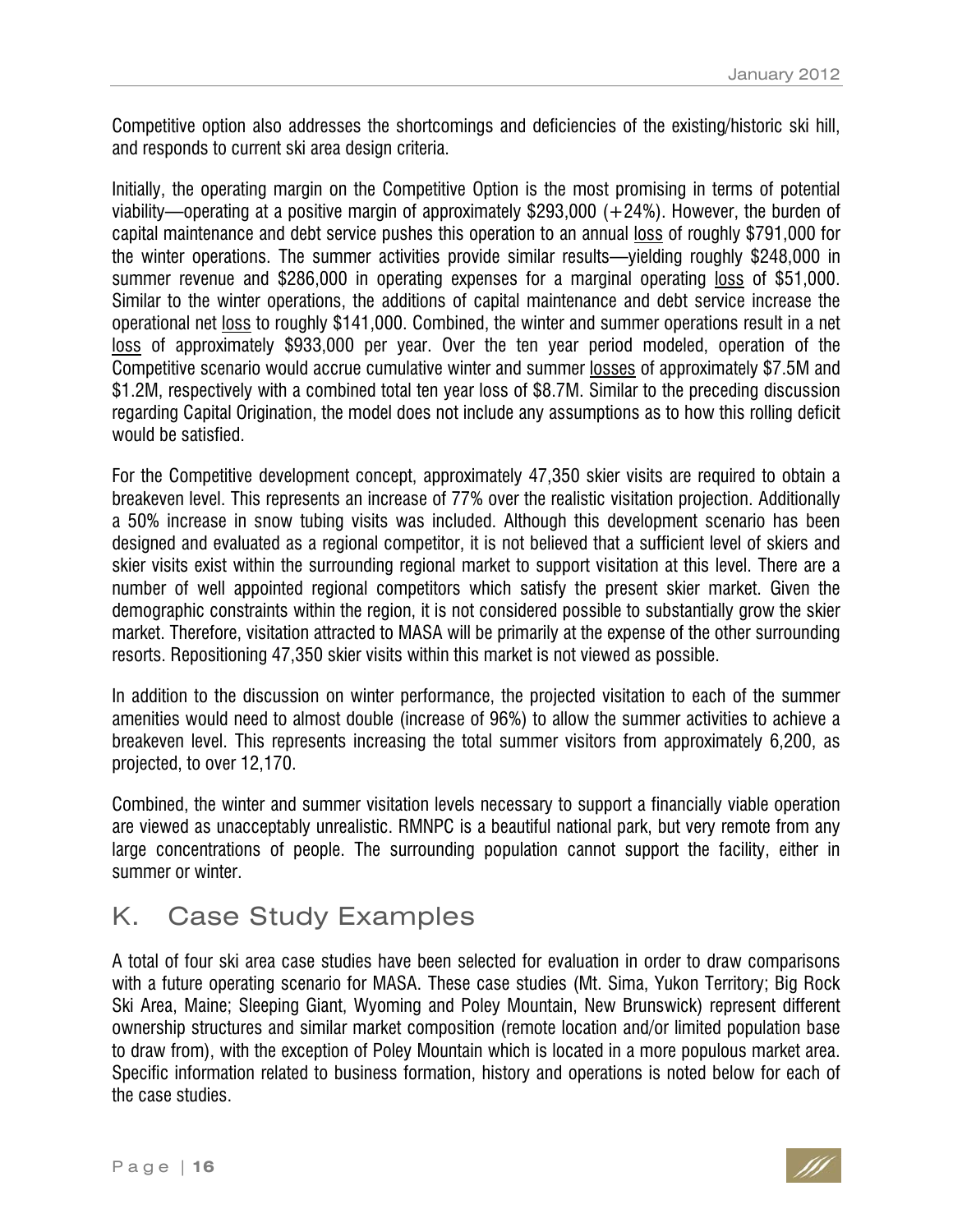

- 1. Big Rock Ski Area, Mars Hill, Maine
- 2. Sleeping Giant, Wyoming
- 3. Poley Mountain, Sussex, New Brunswick
- 4. Mt. Sima, Whitehorse, Yukon Territory

The examination of the four case studies reveals that, with the exception of Poley Mountain, these small community focused ski areas are not sustainable operations without financial support in the form of "free" capital (no debt service on invested capital) and ongoing operational subsidies. While Mt. Sima and Sleeping Giant hope to attain a cash operating break-even point at some future date, this remains to be speculative at the present time. Certainly, when compared to potential summer operations at MASA, both Mt. Sima and Sleeping Giant are located in a more favourable market position due to large volumes of out of region tourists that visit during the summer months. As a privately owned ski facility, even Poley Mountain receives government assistance in the form of grants for planning studies and interest free loans. Beyond these case studies, there are many other examples of small community oriented ski areas that are subsidized by local governments in order to maintain a recreational outlet for the public as well as produce jobs and sponsor positive economic development.

In summary, it is evident from the precedent set by these case studies and many other examples that MASA would likely require a substantial amount of public capital investment and ongoing operational subsidies in order to maintain a sustainable business model.

## L. Evolution of the Ski Industry

MASA opened in 1961, at a time when the ski industry throughout North America was growing at an exponential rate. During this rapid growth period that stretched across a decade or more, there were many hundreds of small ski areas built in close proximity to communities scattered across the Snowbelt. Evaluating the feasibility of a new ski area was simple –find a hill with good exposure and the ability to build a few trails, put in a simple tow and business was underway. As the industry matured and became more capital intensive and populations began to shift towards the urban centers, many of the small local ski areas were forced to close. Today, there are websites dedicated to many of the defunct or lost ski areas. In all, there are over 1,000 small ski areas that have closed across North America. In New England alone there are counts of 600 ski areas that have closed. In determining the feasibility of developing a contemporary ski area at the present time there are a variety of conditions that must be satisfied in order to create a commercially viable alpine ski facility through examining myriad of physical, market and financial parameters.

## M. Economic impact of the MASA operation

Several key observations from the Market Assessment analysis (Section III.C) are germane to understanding the anticipated economic impacts of a potential reopening of MASA: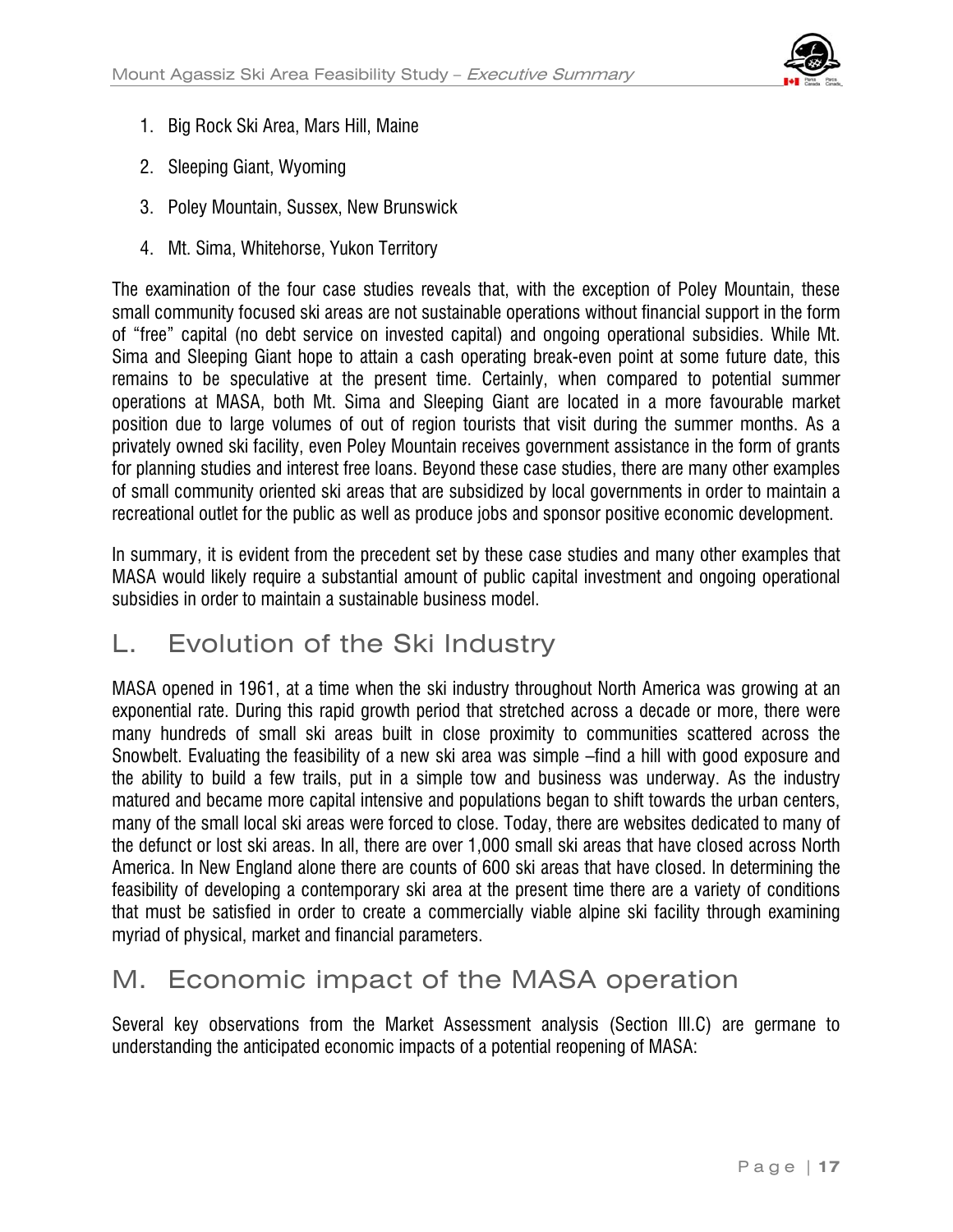- The total volume of skier visits recorded at Manitoba and Saskatchewan's 11 operating Alpine ski areas is approximately 240,000 visits per season (130,000 in Manitoba). Total visits are anticipated to be stable in Manitoba and Saskatchewan over the next 10 years.
- Canadian Ski Council data indicates that skier visitation in Manitoba and Saskatchewan showed no growth between the 2009/10 season and the 2010/11 season. Overall, skier visitation in Canada grew at just 1.9% during the same period—with the preponderance of the growth occurring in British Columbia.
- The estimated number of Manitoba and Saskatchewan residents who are active downhill skiers/ snowboarders (participate in any given season) is 95,000 to 100,000 residents (50,000 to 55,000 in Manitoba). Manitoba and Saskatchewan residents travel to other provinces to participate in skiing and snowboarding. The estimated percentage of total ski days outside of the Province ("leakage") is 50 to 55%.

With the potential redevelopment of MASA, there is likely to be a surplus of ski facilities within the regional market area—as evidenced with the development of Asessippi Ski Area and Resort, when Holiday Mountain in La Riviere lost market share as a result of the development of a new ski area. The reintroduction of MASA will create greater hardships for existing ski area operators, as skier visits will be spread among more ski areas.

At the present time, it appears that the six ski areas which serve the southern Manitoba market are witnessing a situation whereby supply outweighs demand. This is evidenced by the fact that none of the ski areas have posted record skier visits or witnessed other growth phenomena. Factors that contribute to this situation include nominal growth in skier participation/incidence rates, continued upgrading/expansion of ski area infrastructure (i.e. chairlift at Minnedosa Ski Valley, addition of terrain parks, etc.), and participants travelling to other out-of-Province resorts. The excess supply situation has also been further aggravated by the development and expansion of Asessippi over the last decade. The result of these changes has contributed to lackluster performance for all of the existing ski areas whereby they are all competing for the same skier market  $-$  in a market which is not growing. Asessippi, the largest of the ski areas, has gained the most ground in terms of skier volume to the detriment of other ski areas such as La Riviere which lost market share when the new ski area opened.

Based upon current trends, and from a supply/demand perspective, the reintroduction of MASA will likely cause a redistribution of skier visits among the ski areas which serve the southern Manitoba and eastern Saskatchewan market, further diminishing performance at any of these ski areas. Additionally, to counteract this trend some of the existing ski areas may pursue further upgrading of facilities in order to more readily compete in the market. In other markets, with a surplus of facilities it has been shown that qualitative improvements would not likely generate more visits, but could improve top line revenue, or alternatively, cause a short-term redistribution of the same market share. This trend can be quantified by comparing the potential skier visits generated at MASA with the skier visits at other competing resorts within the market. Accordingly, under the Restoration and Competitive options, MASA would potentially generate approximately 14,000 – 27,000 skier visits, respectively. Assuming that 25 to 30 percent of the skier visits generated at MASA under the Restoration or Competitive options are "new" in the initial years of the operation, it would mean that the remaining 10,000 to 20,000 skier visits will be captured from within the market already shared by the other surrounding